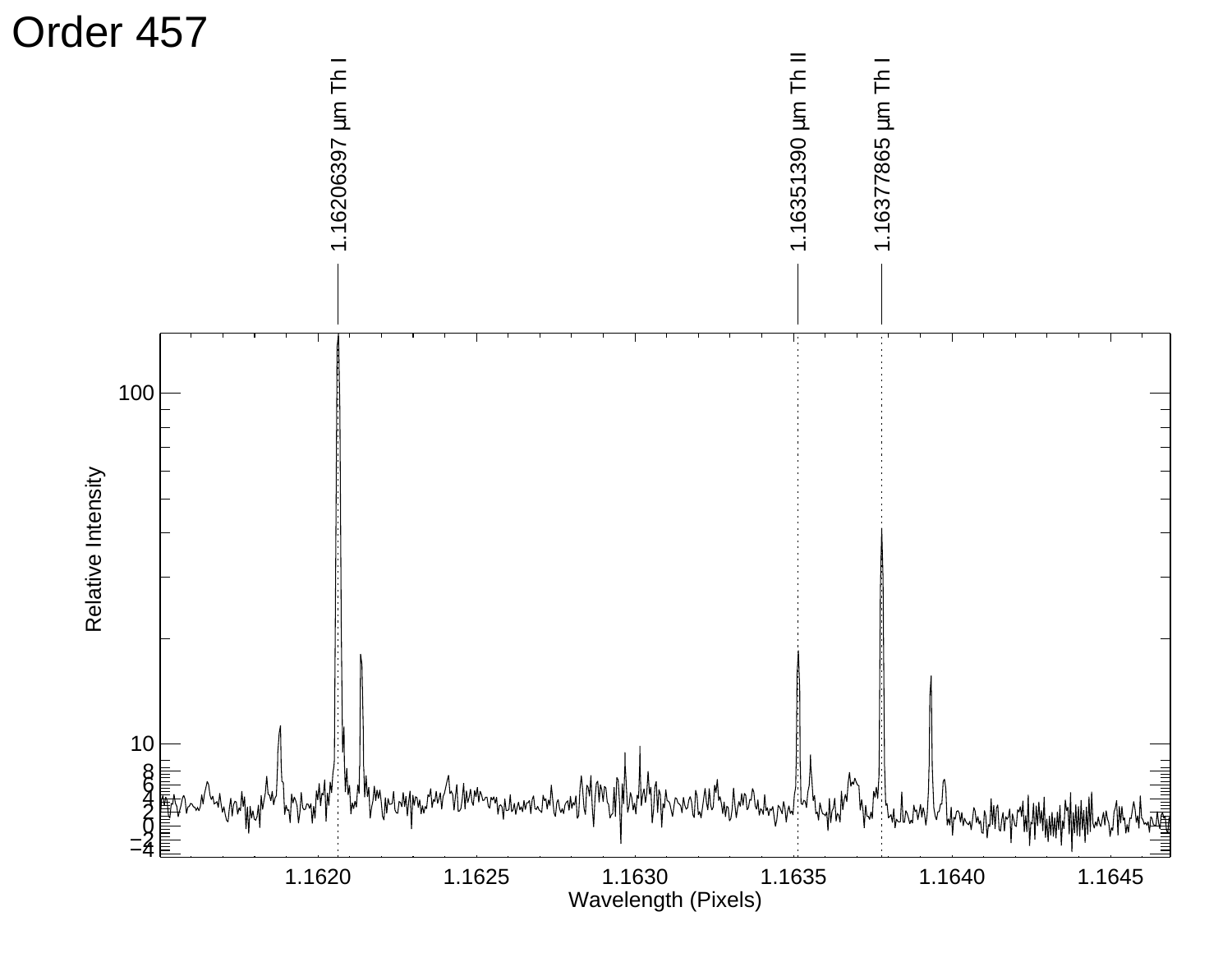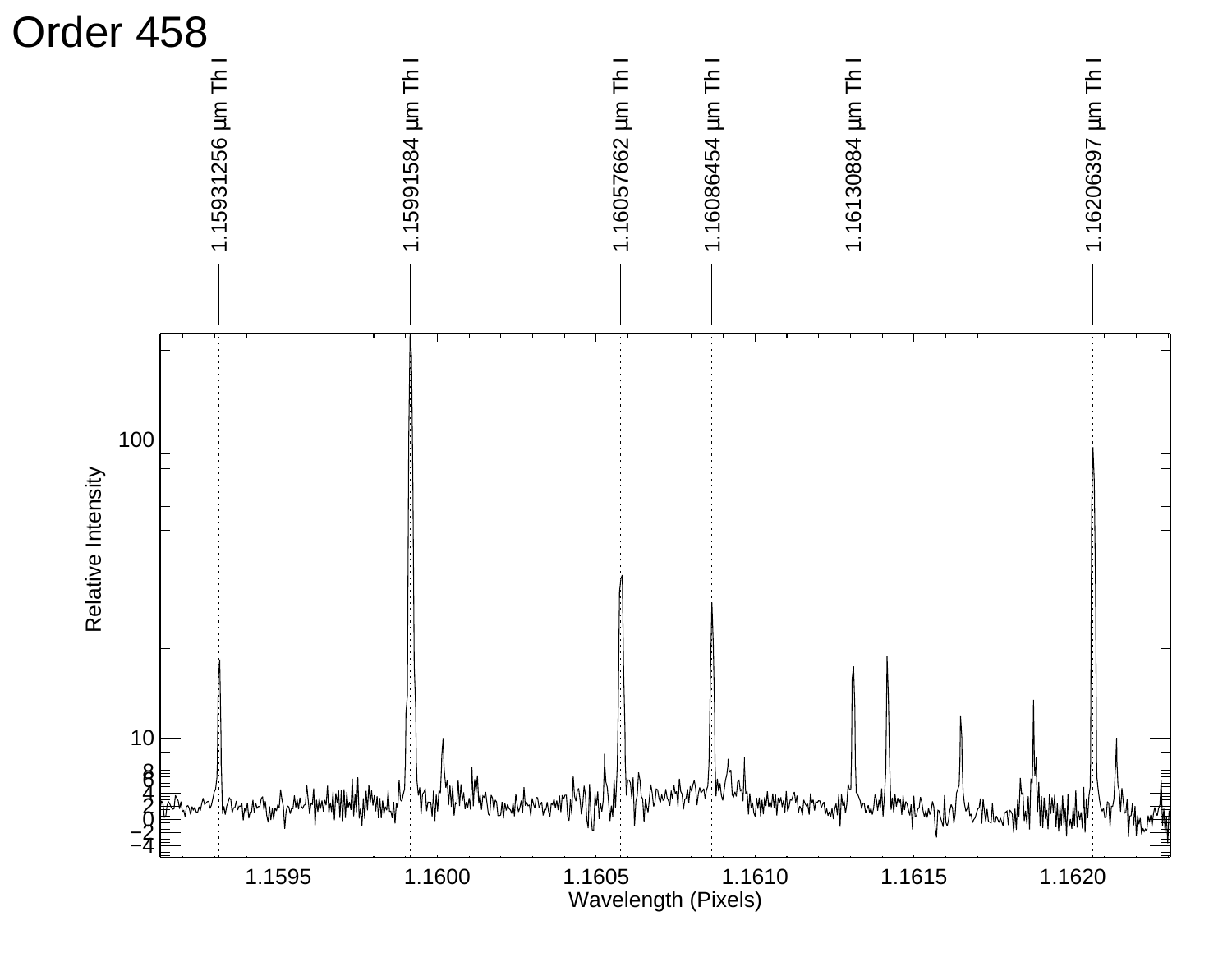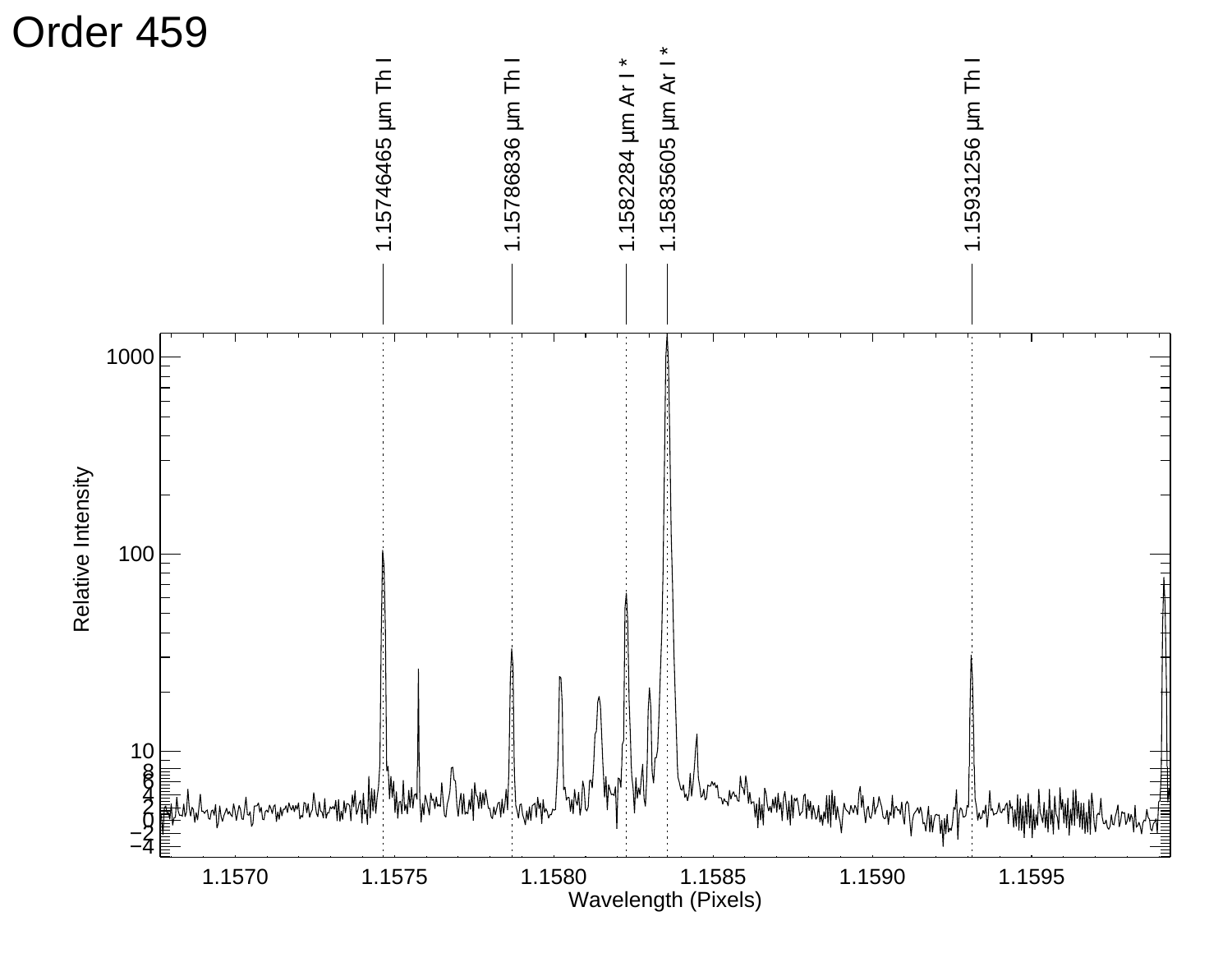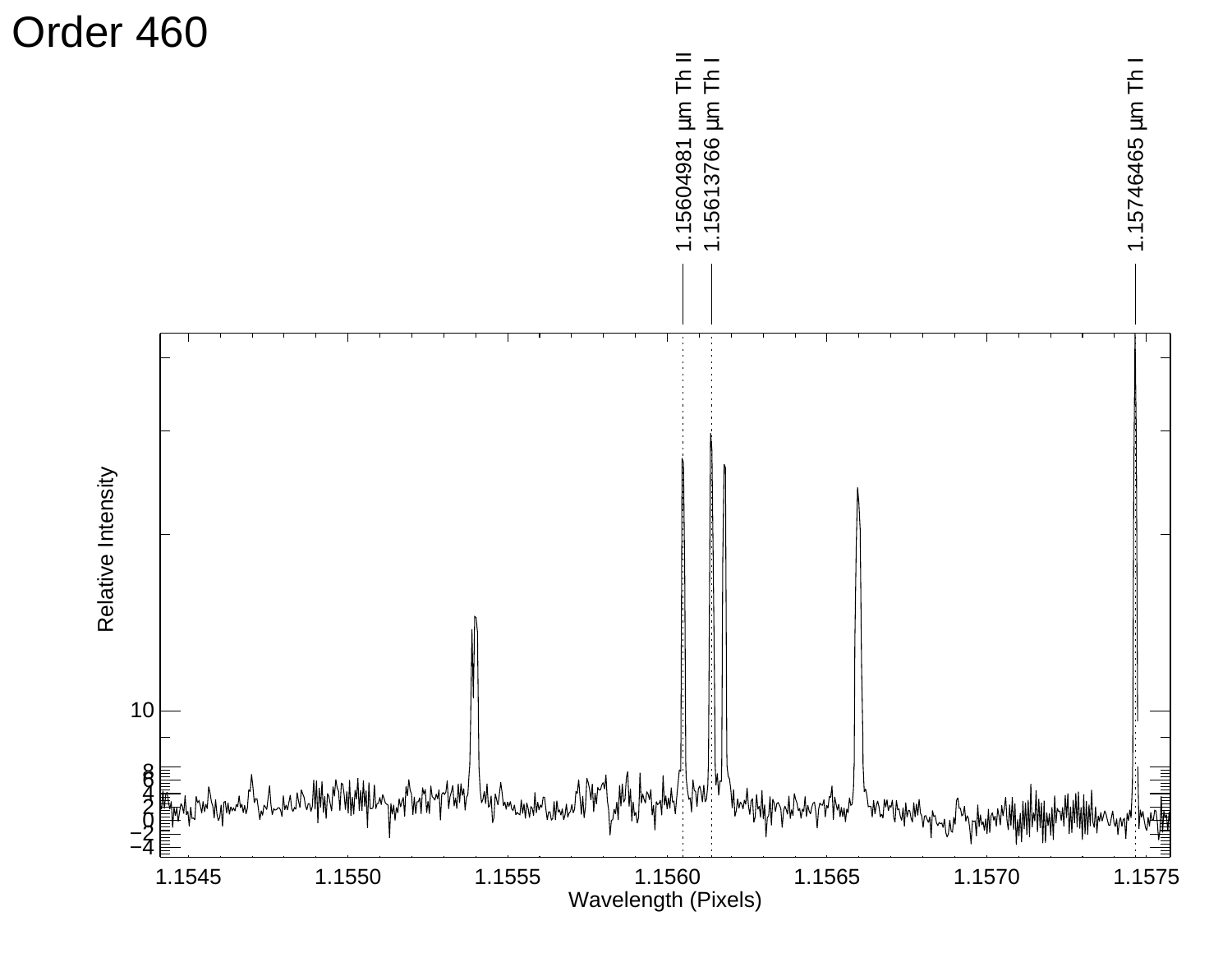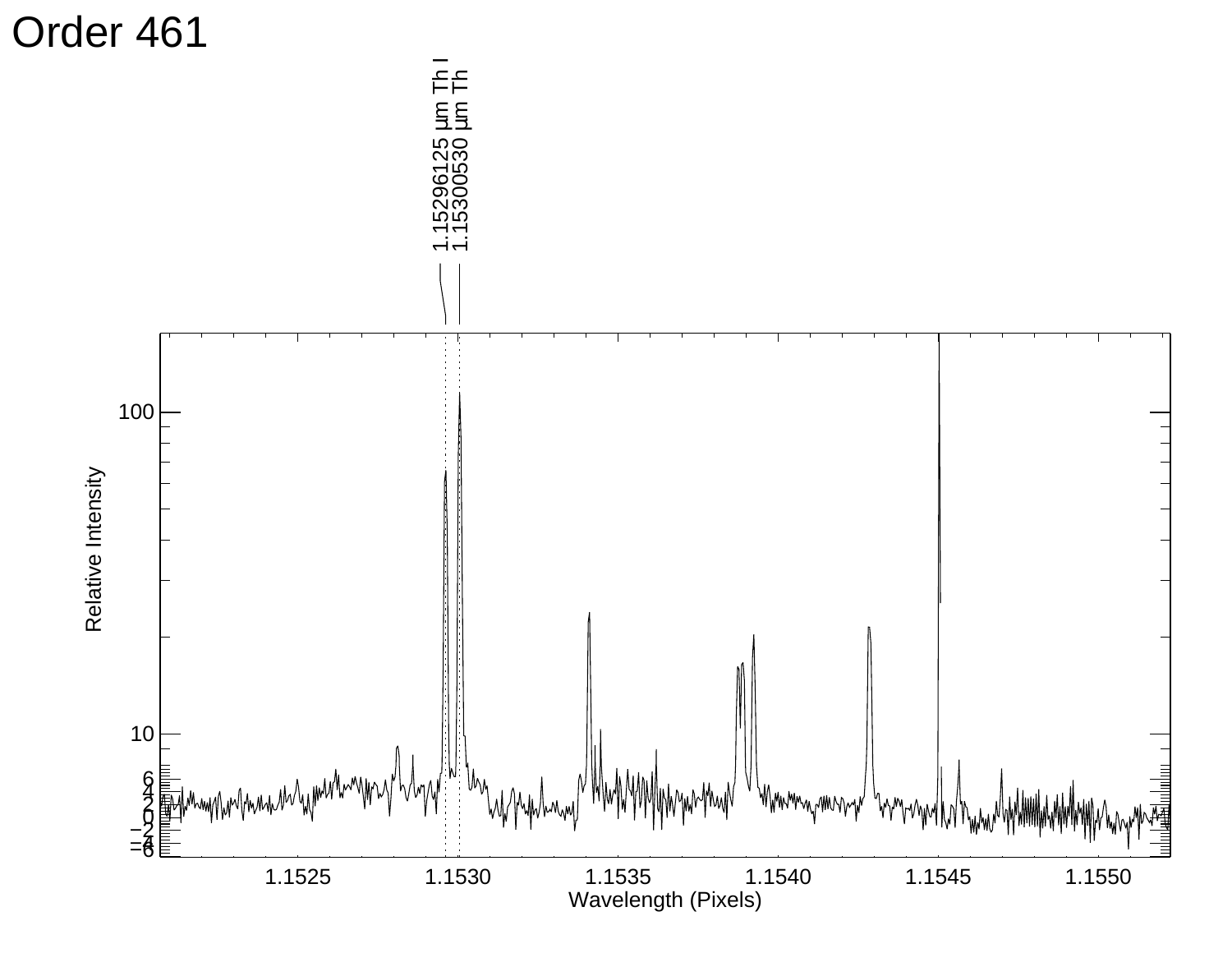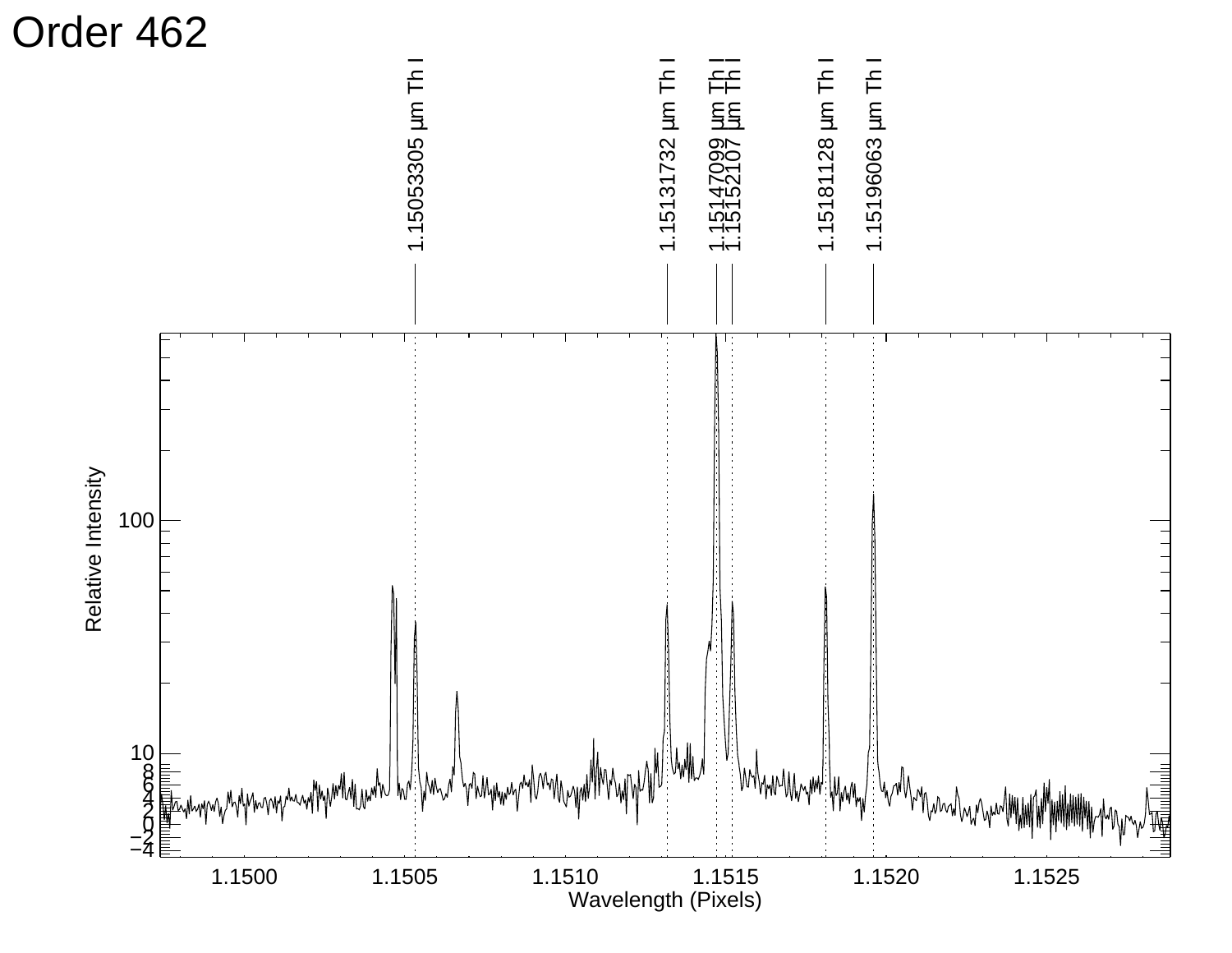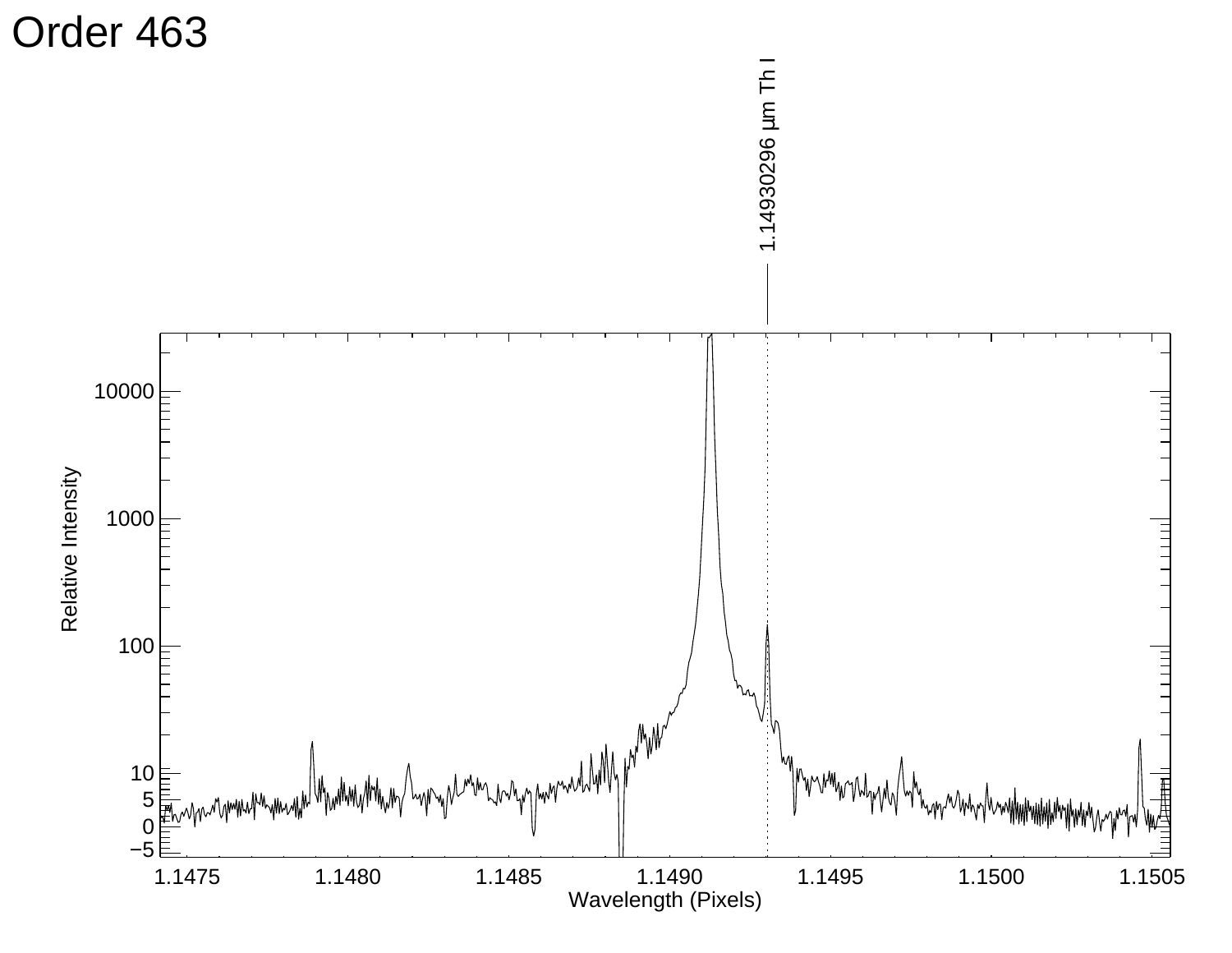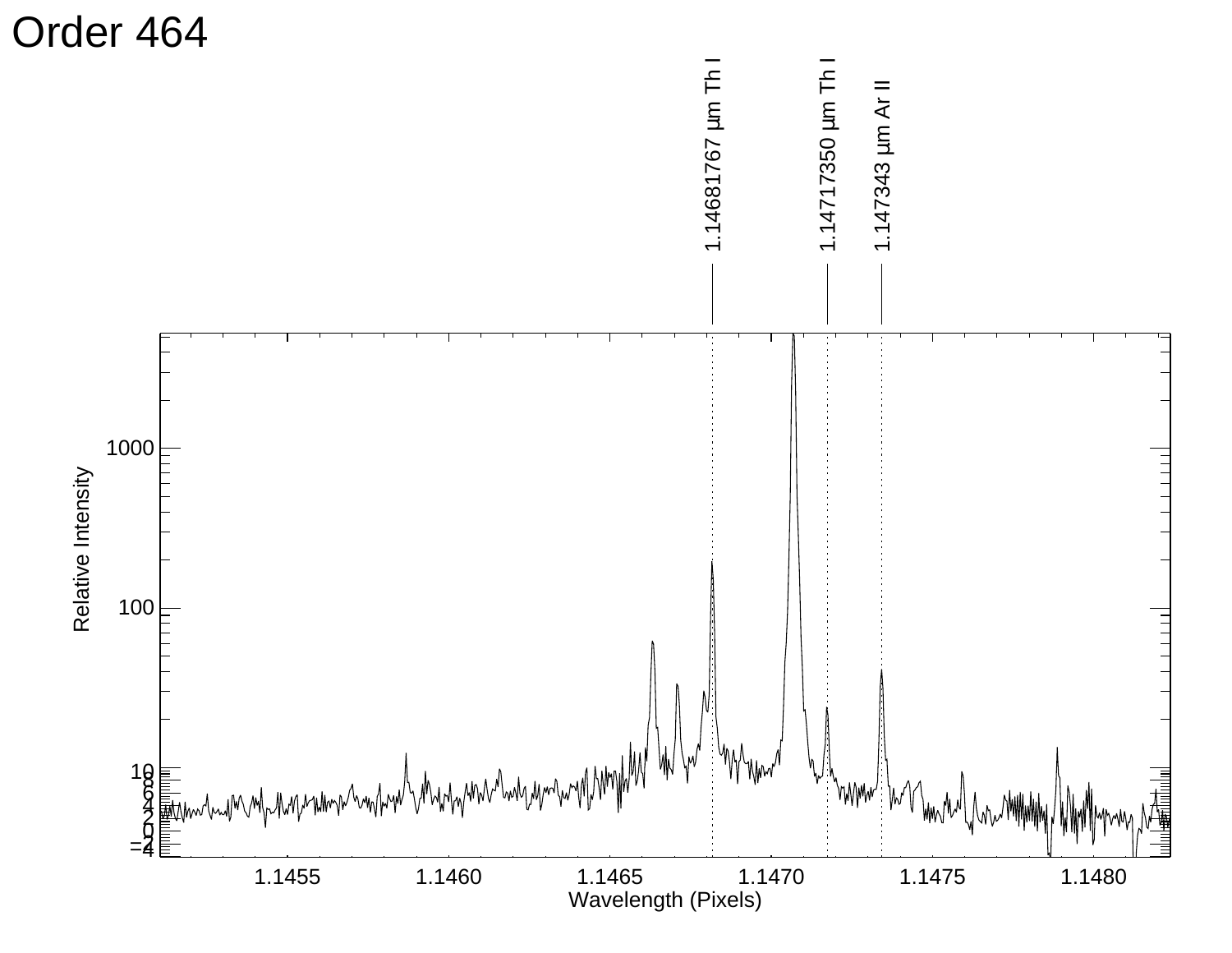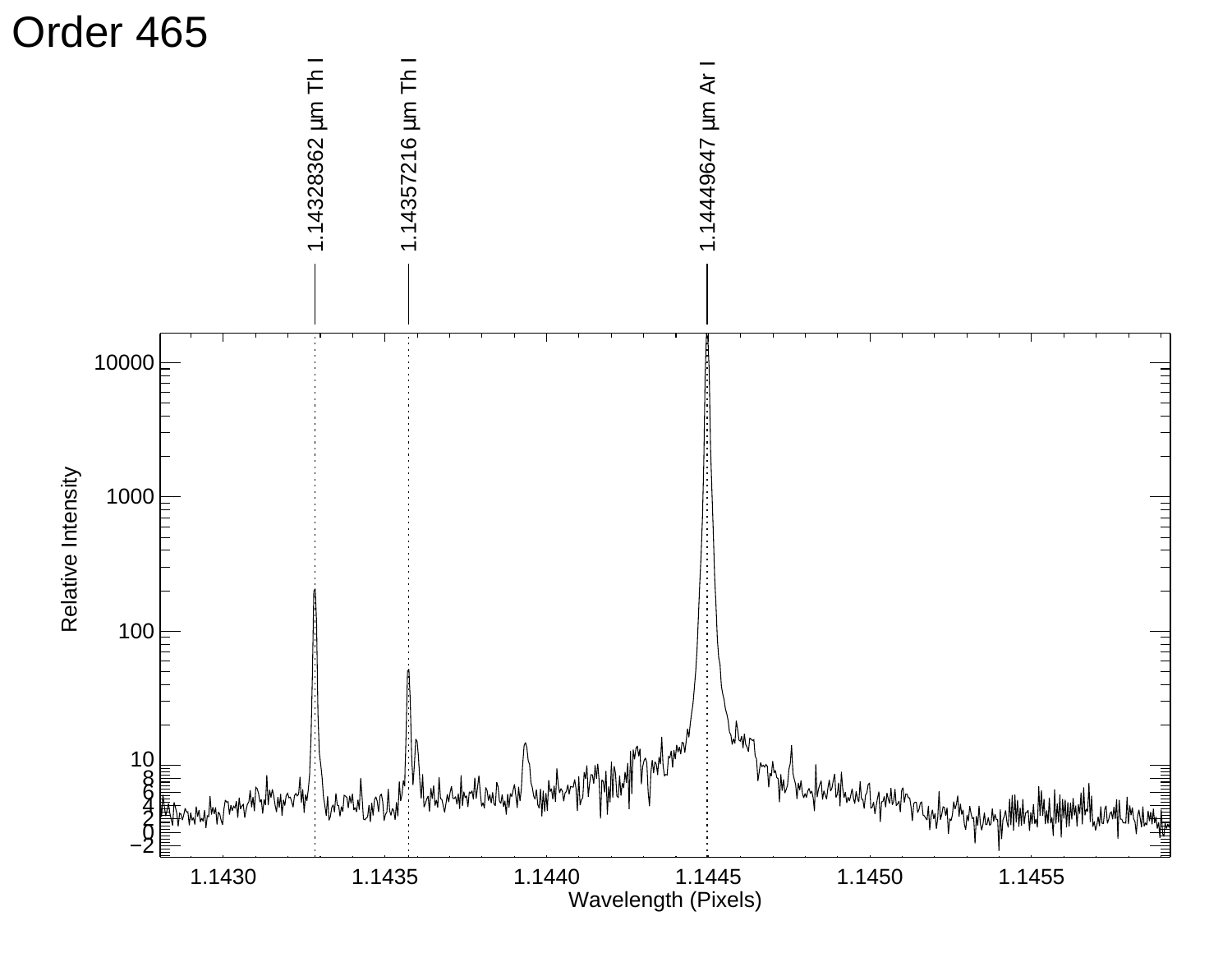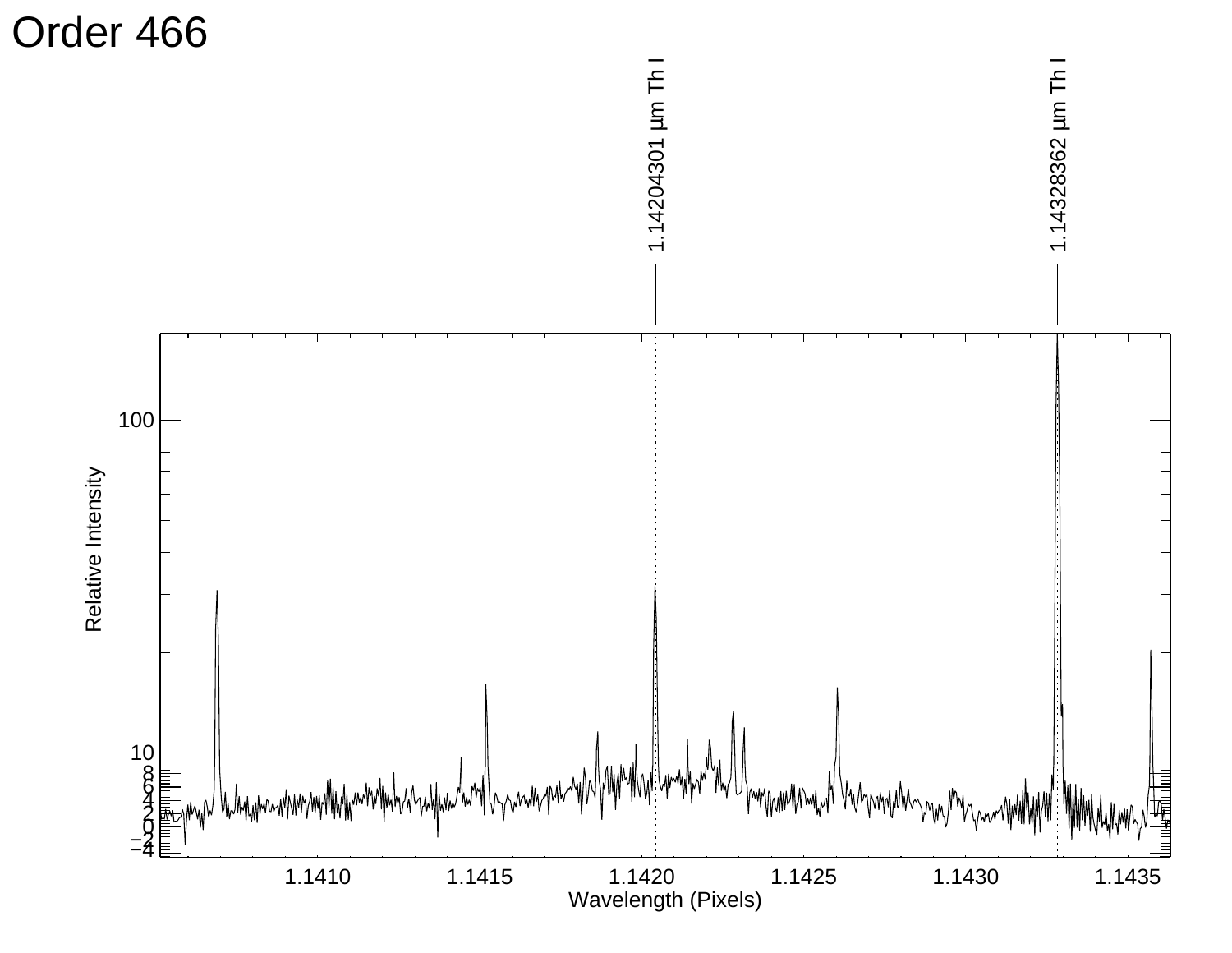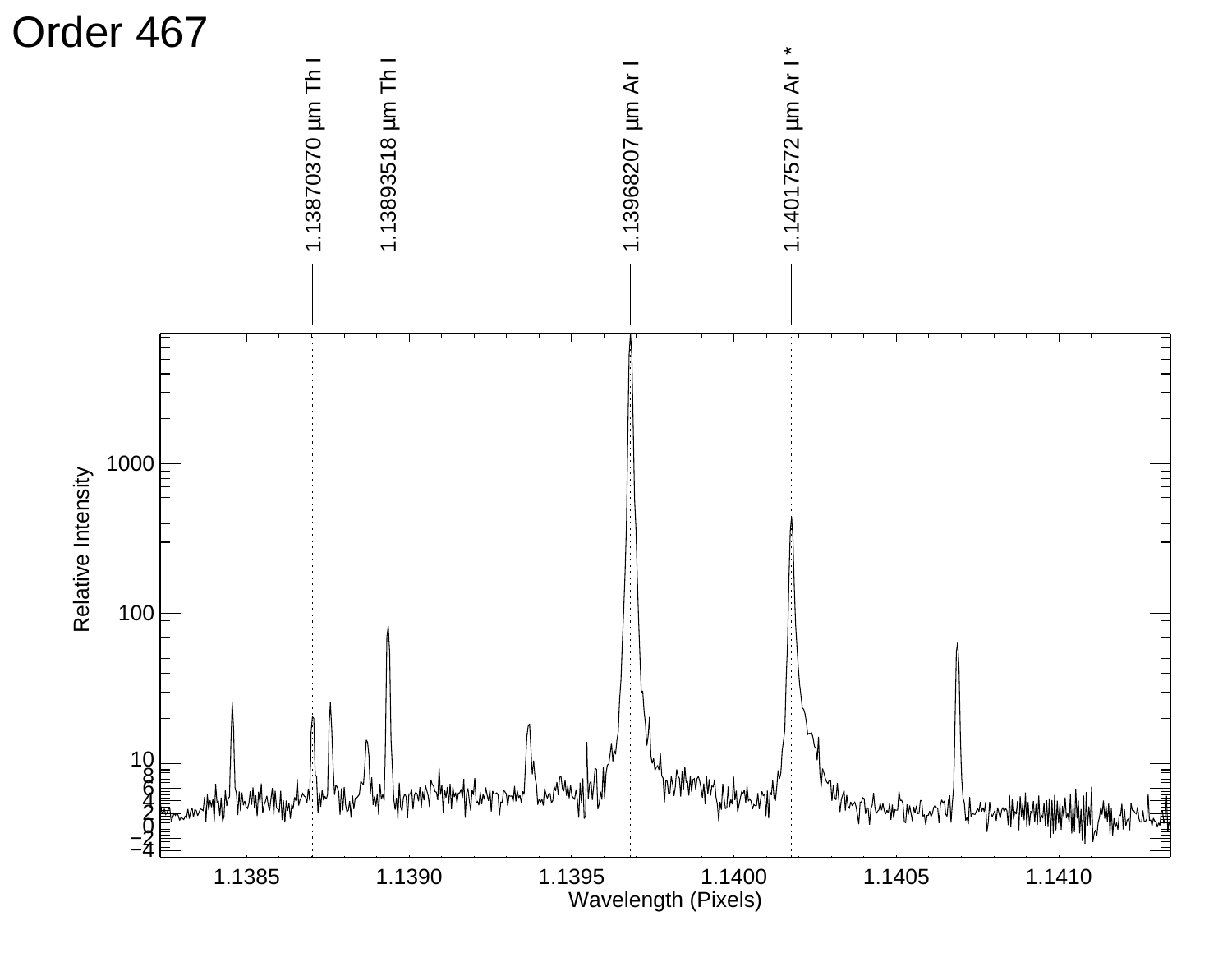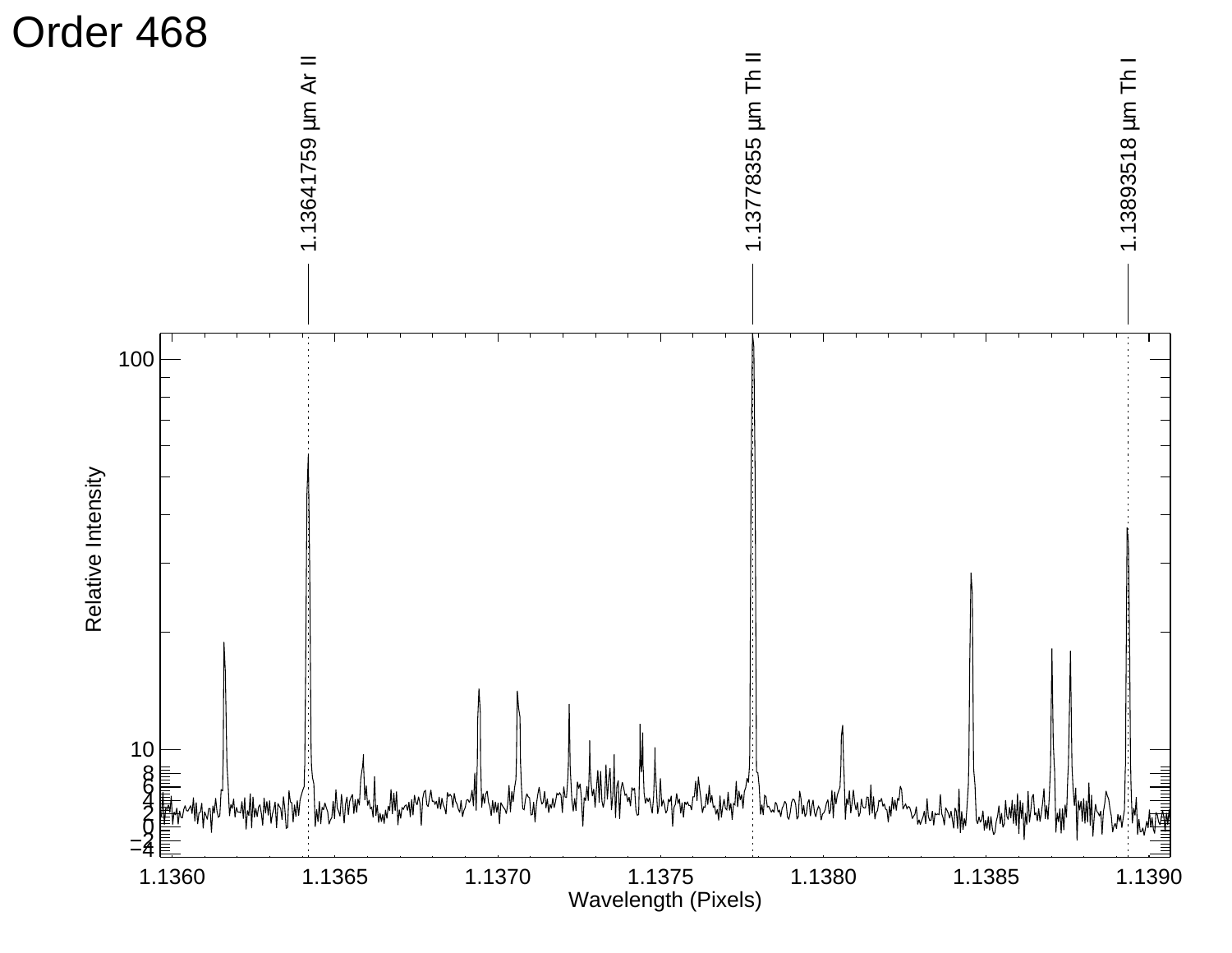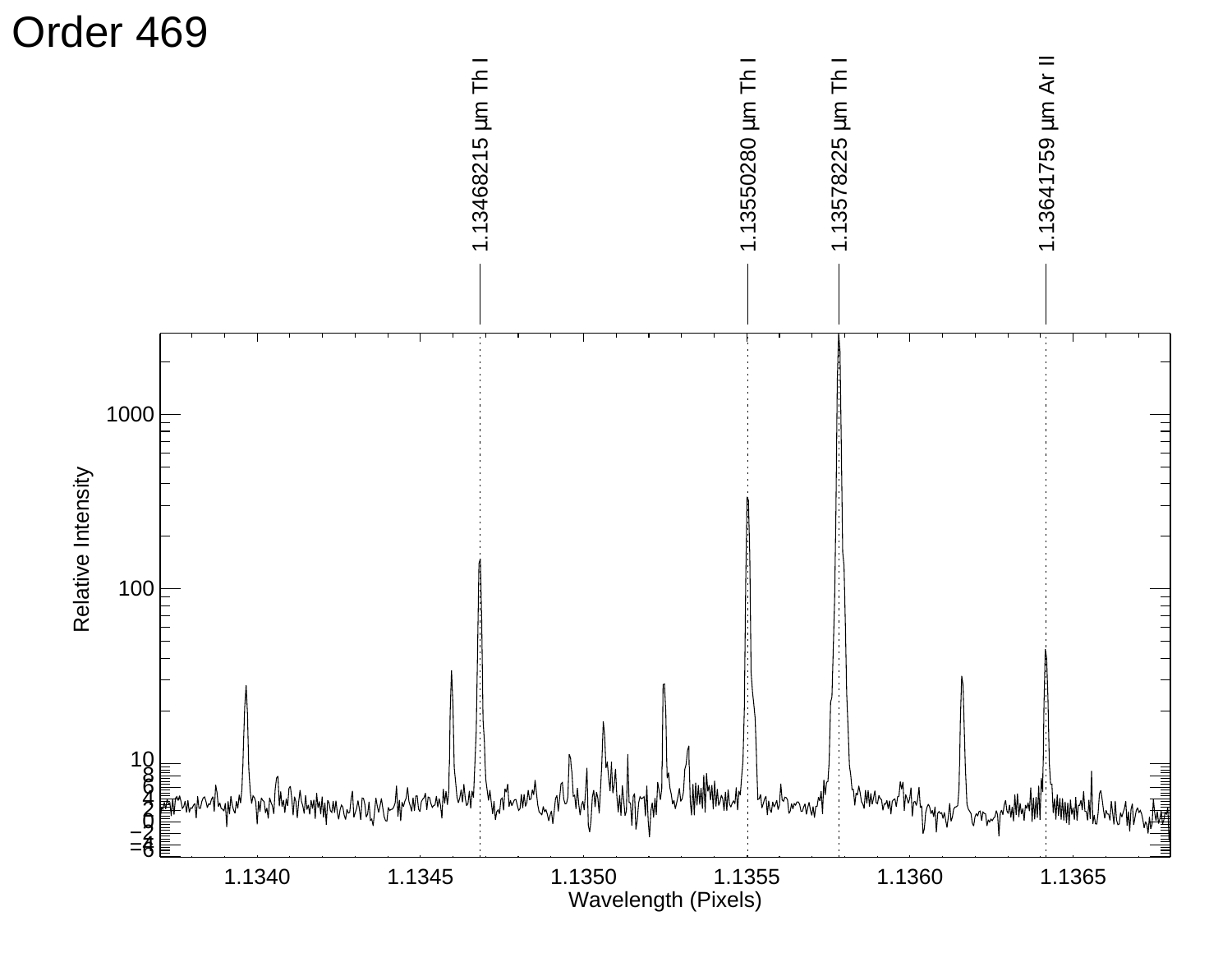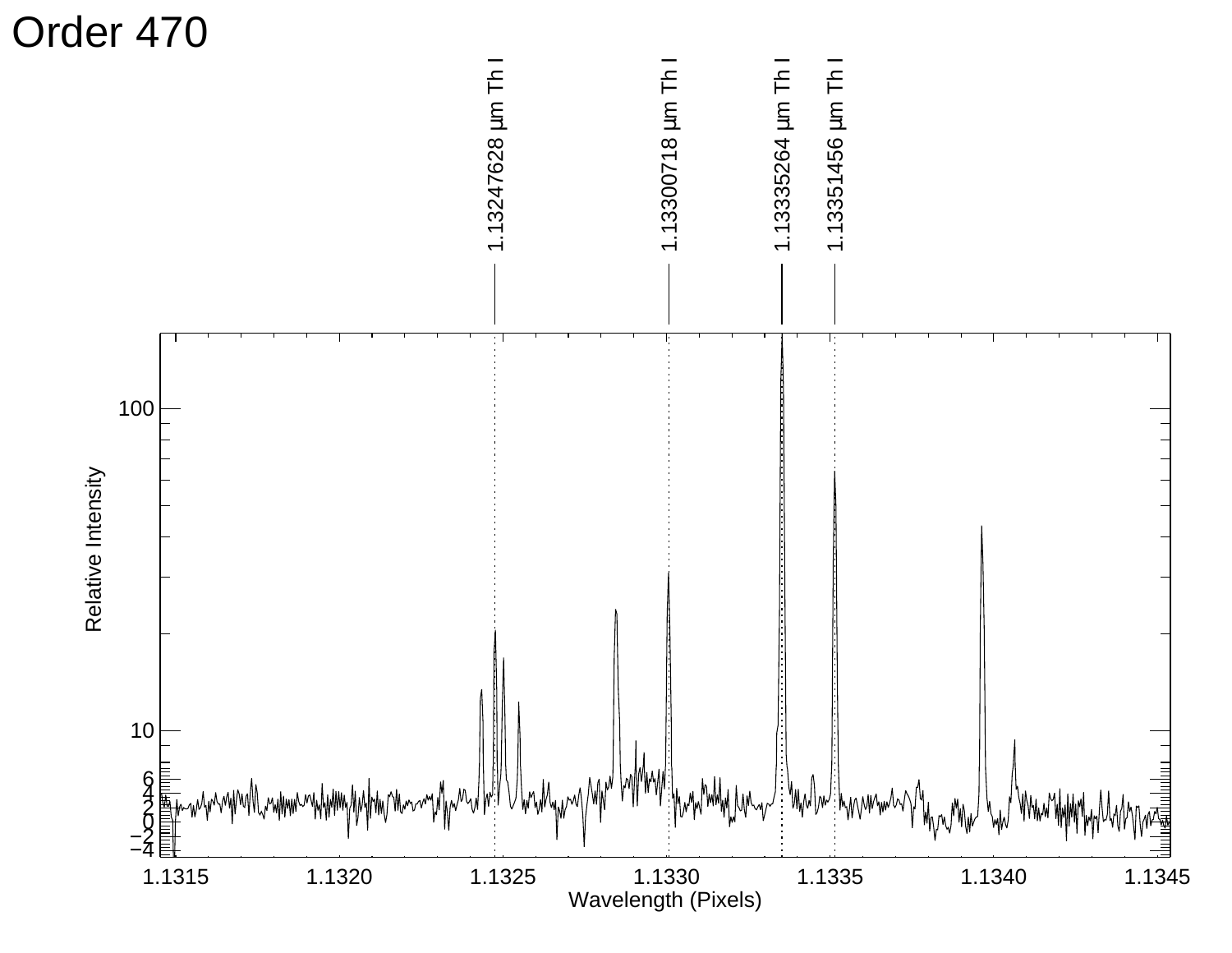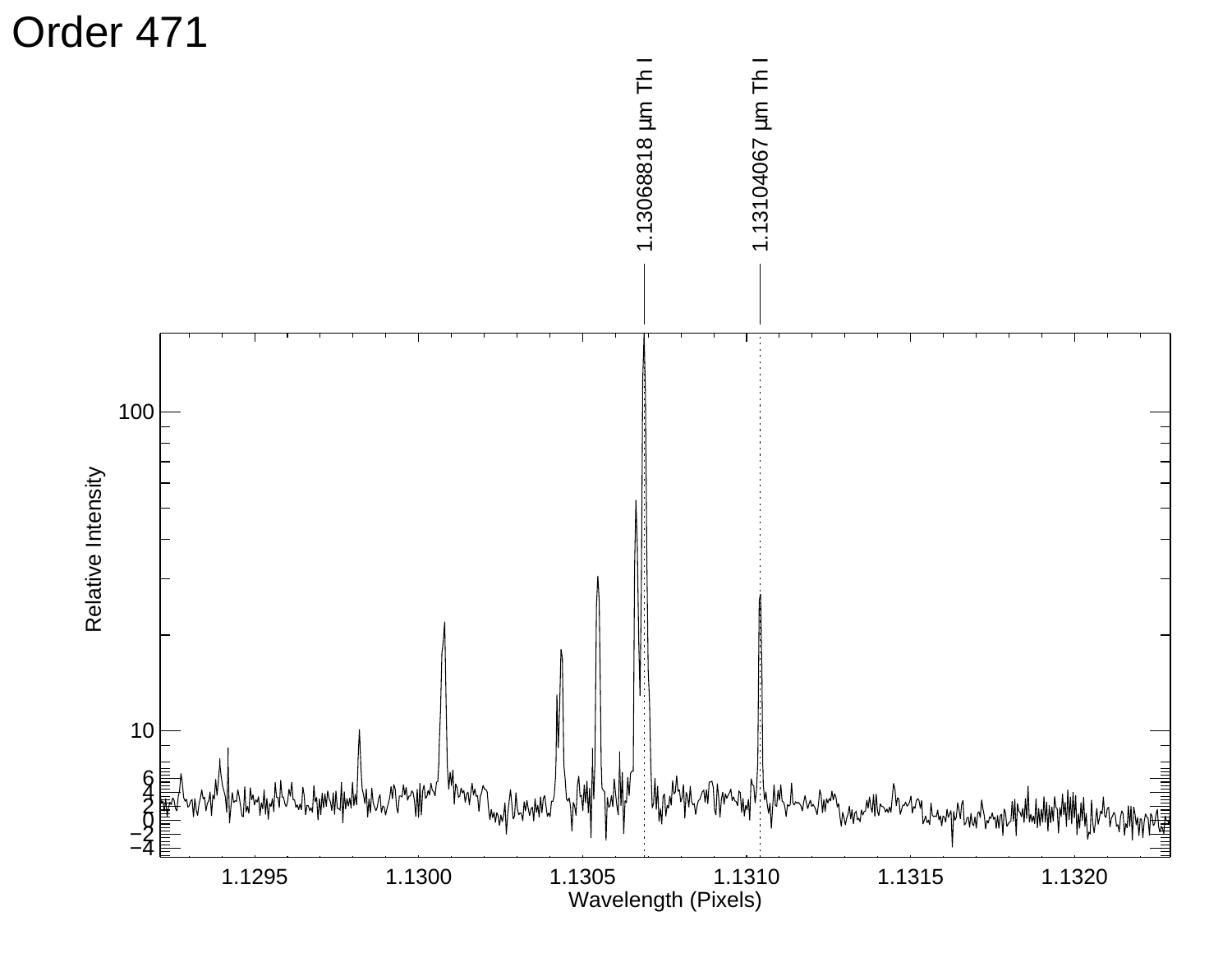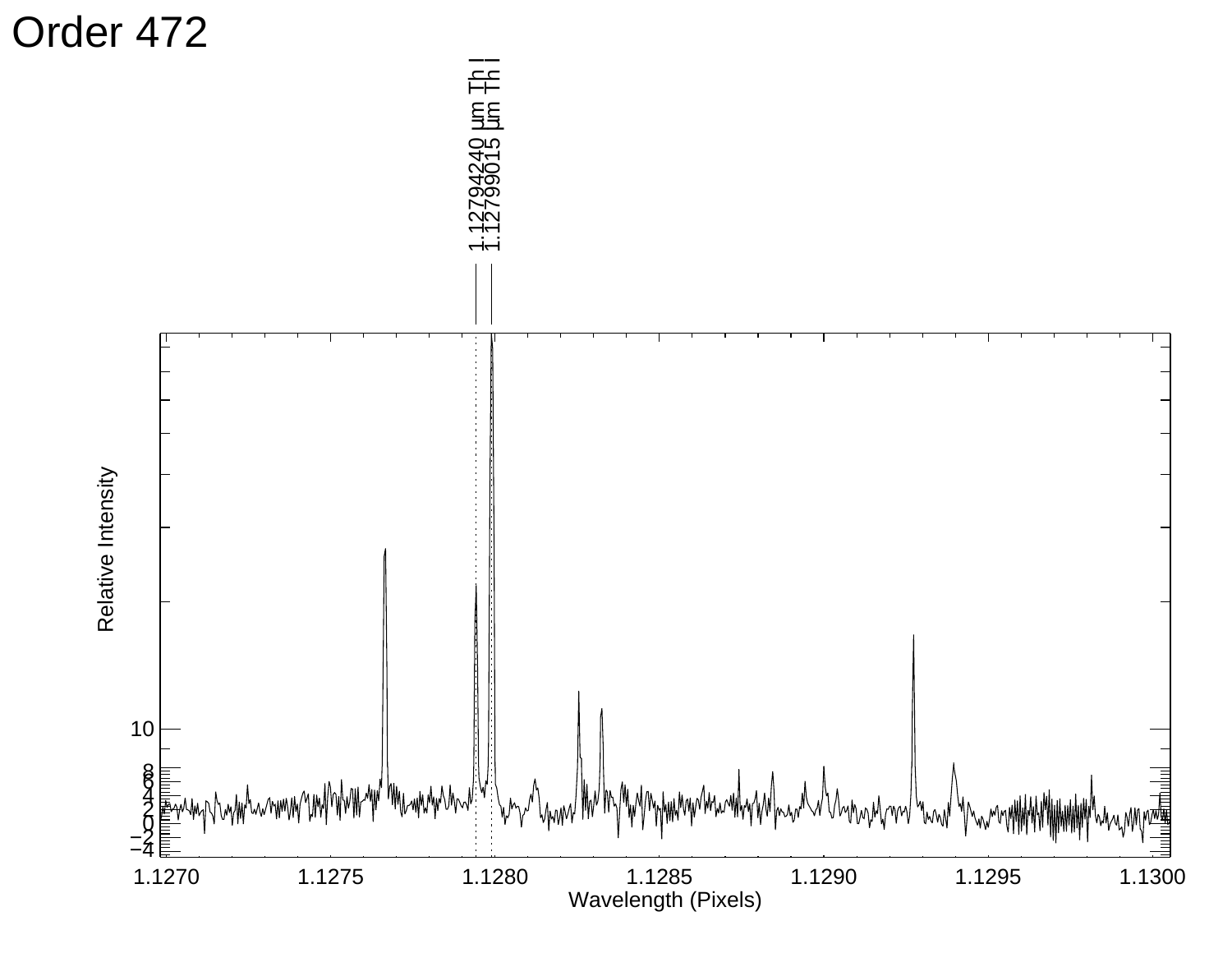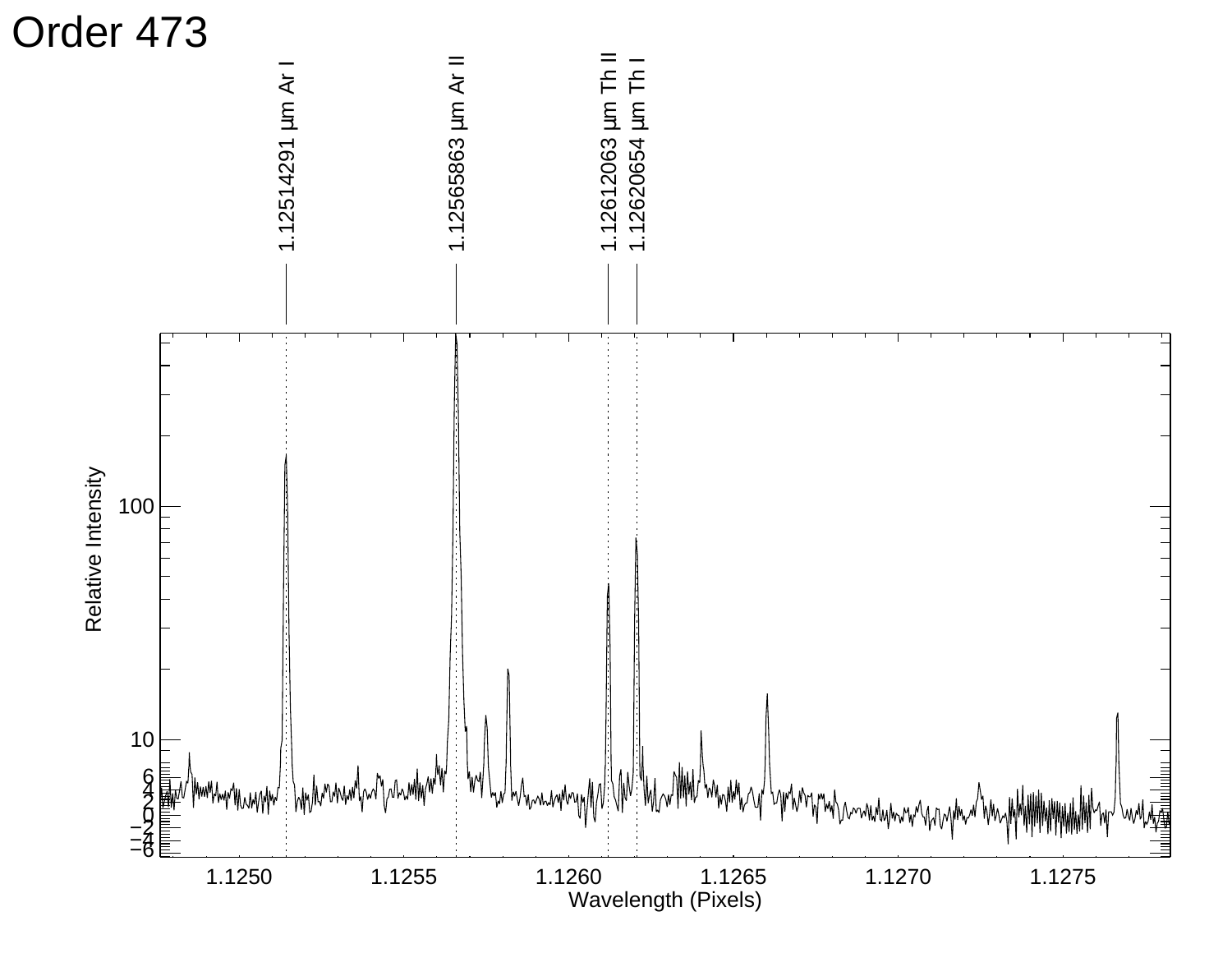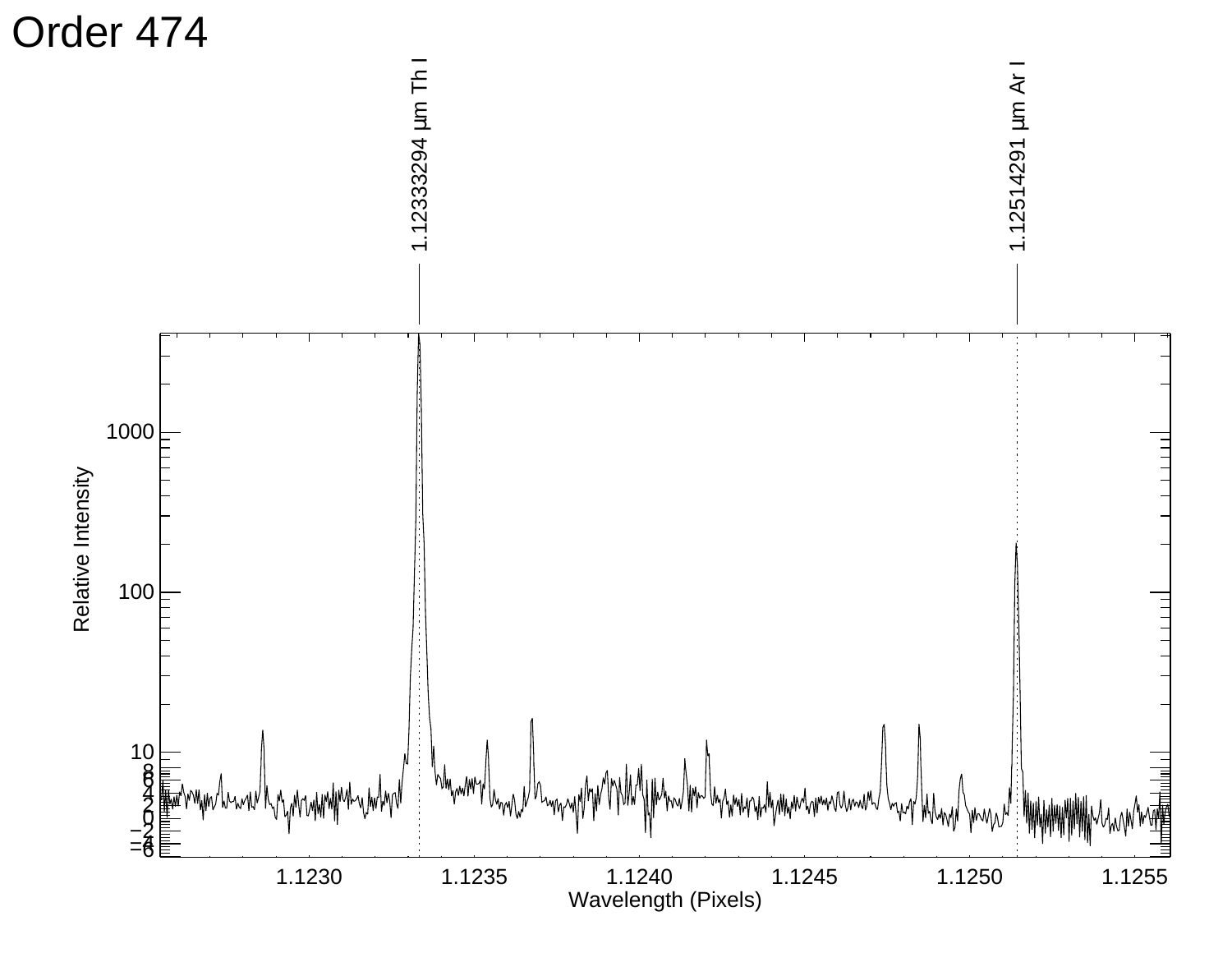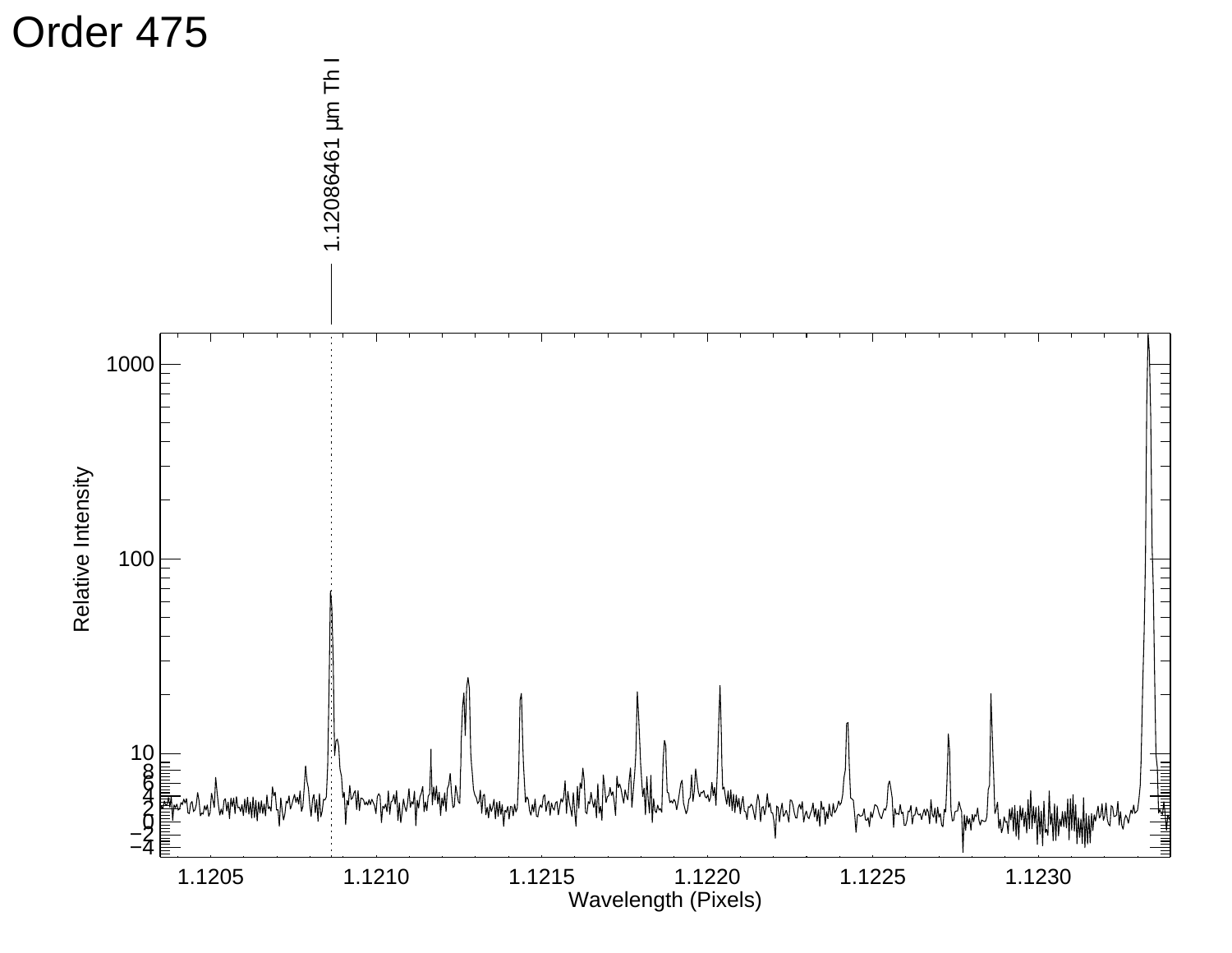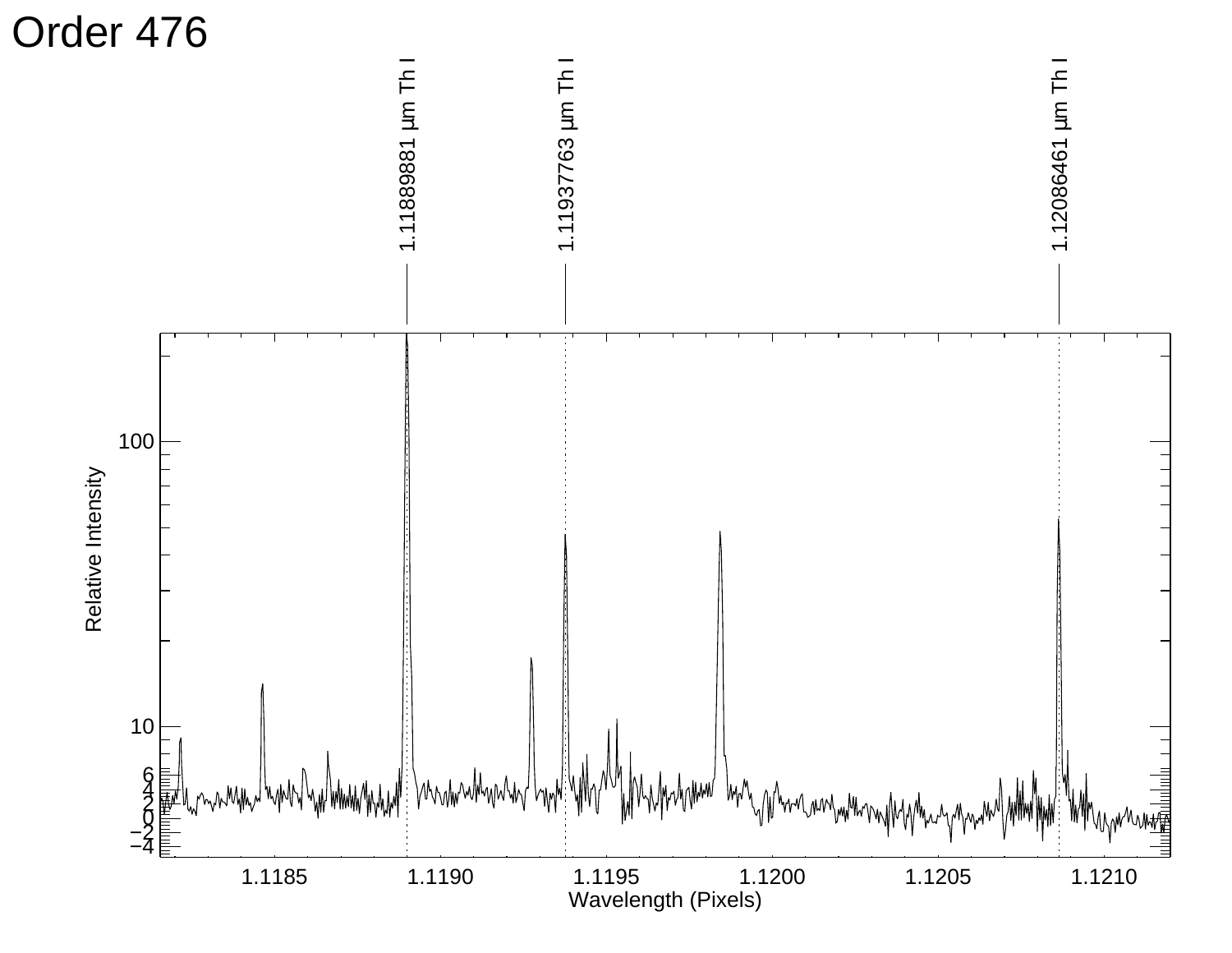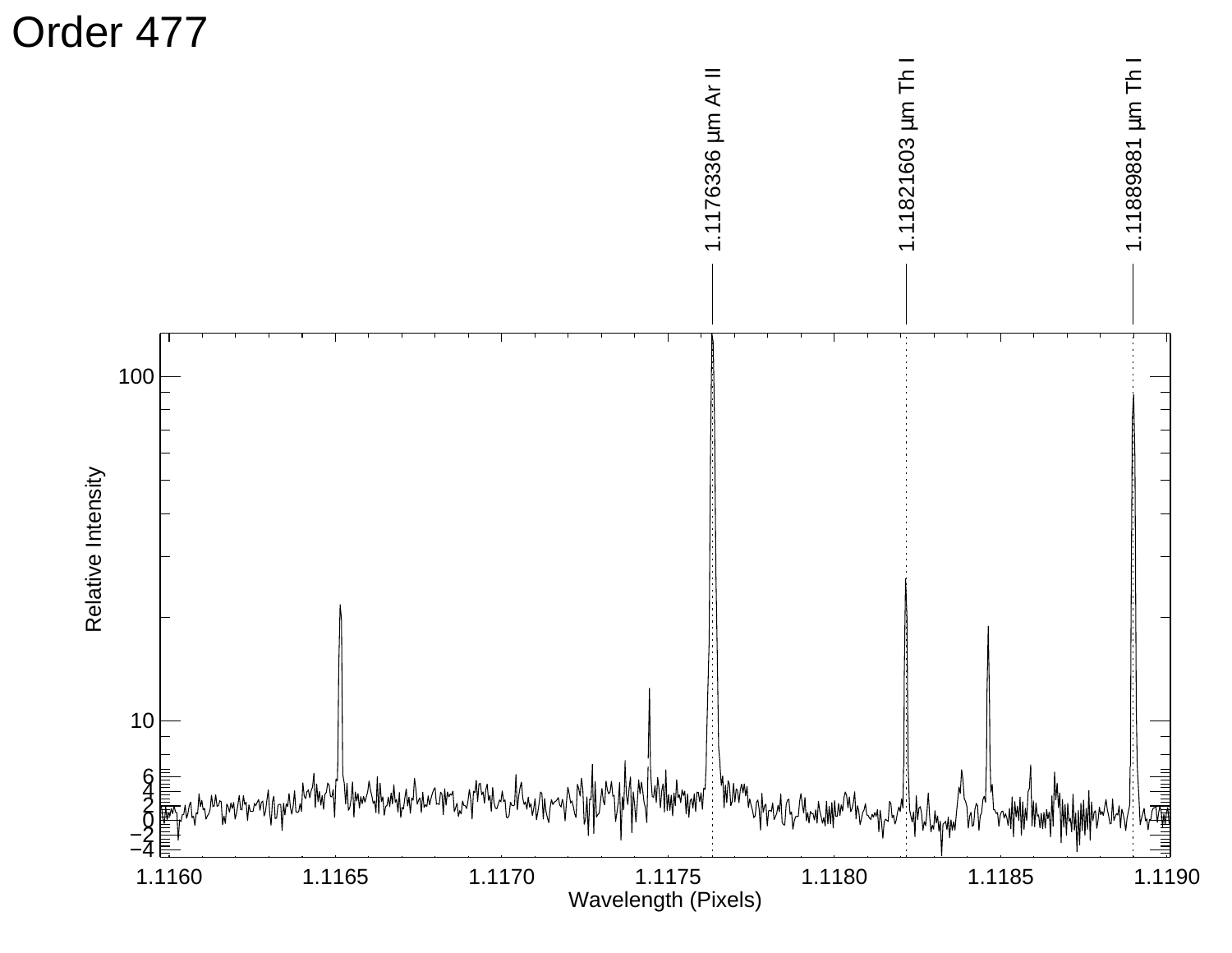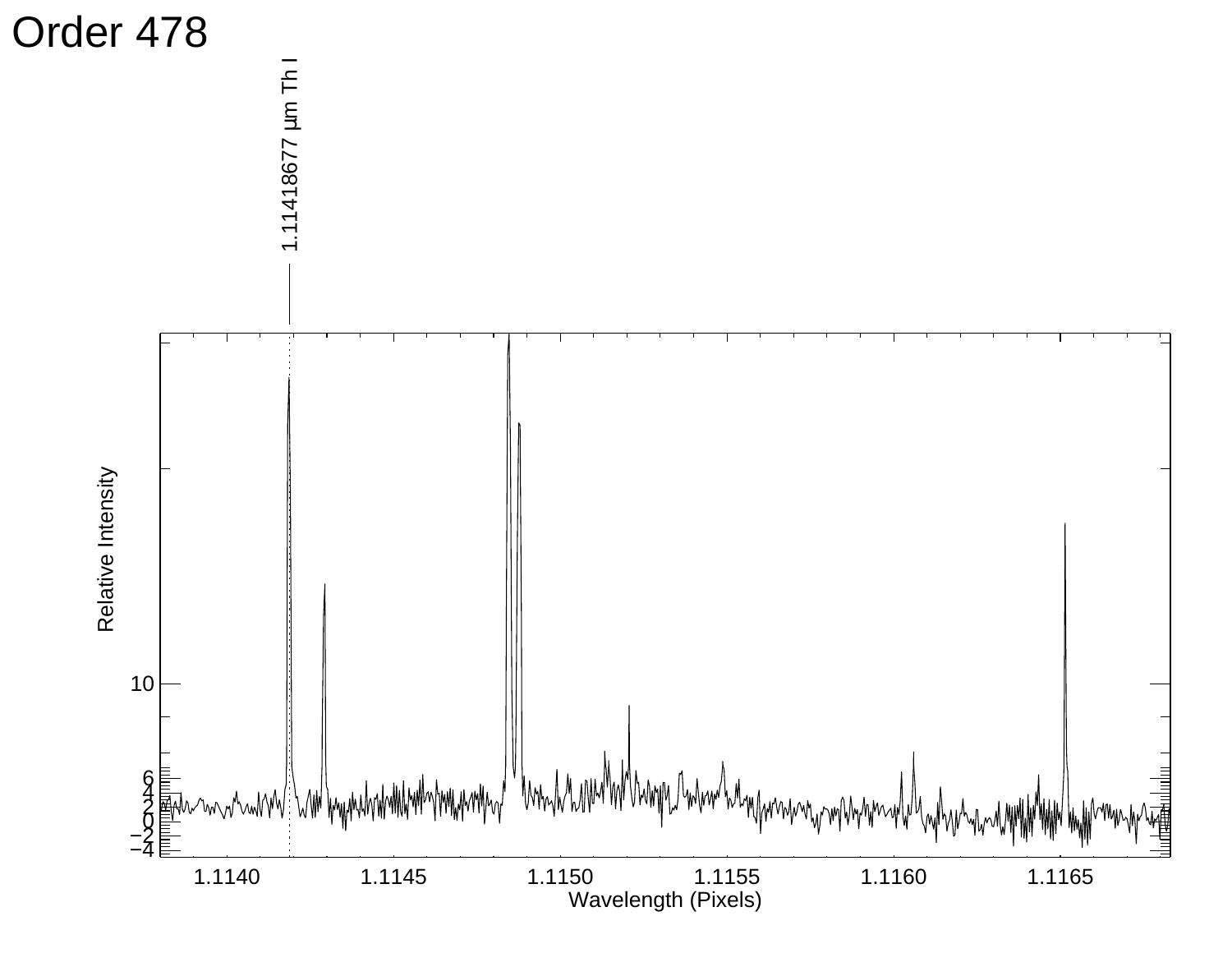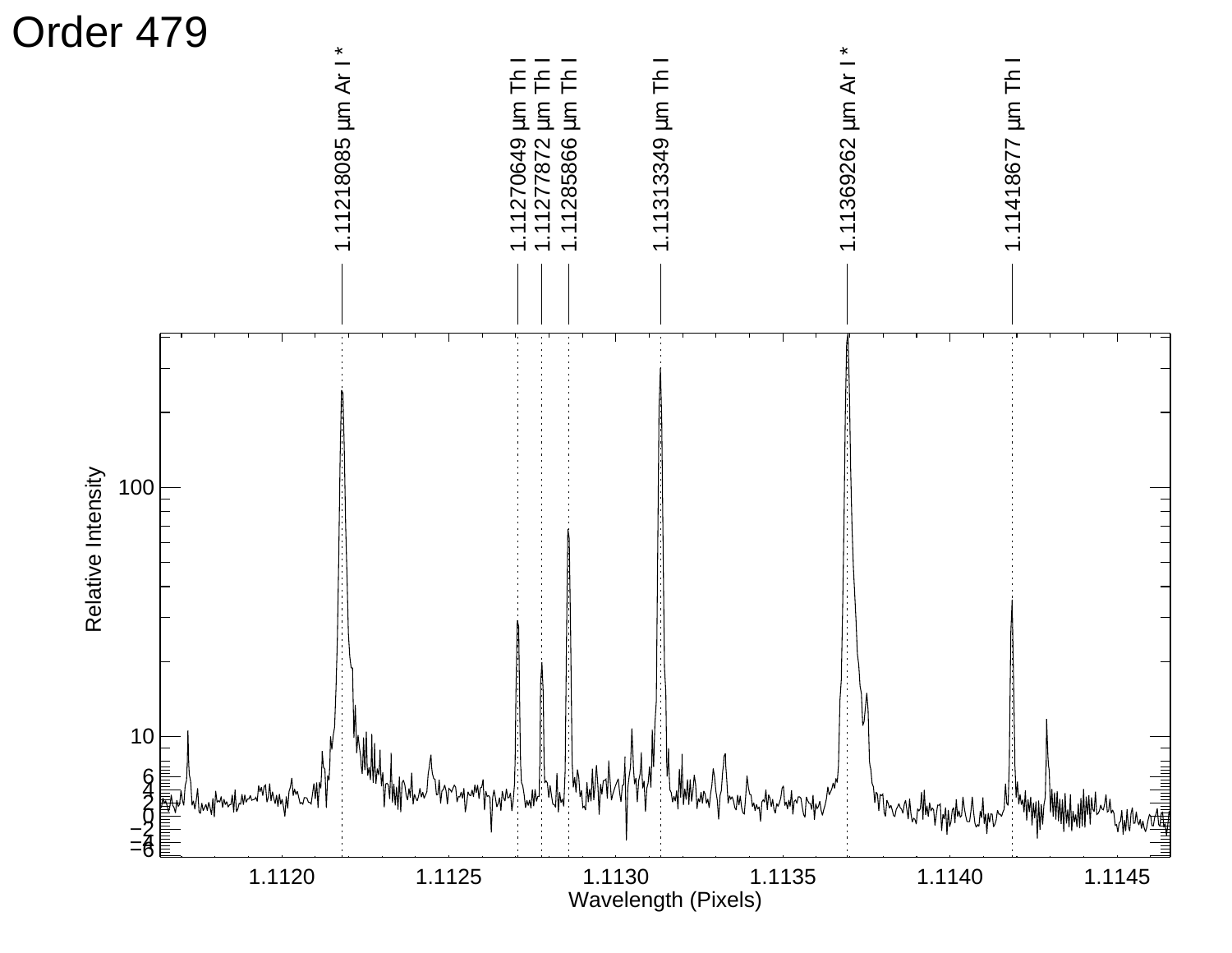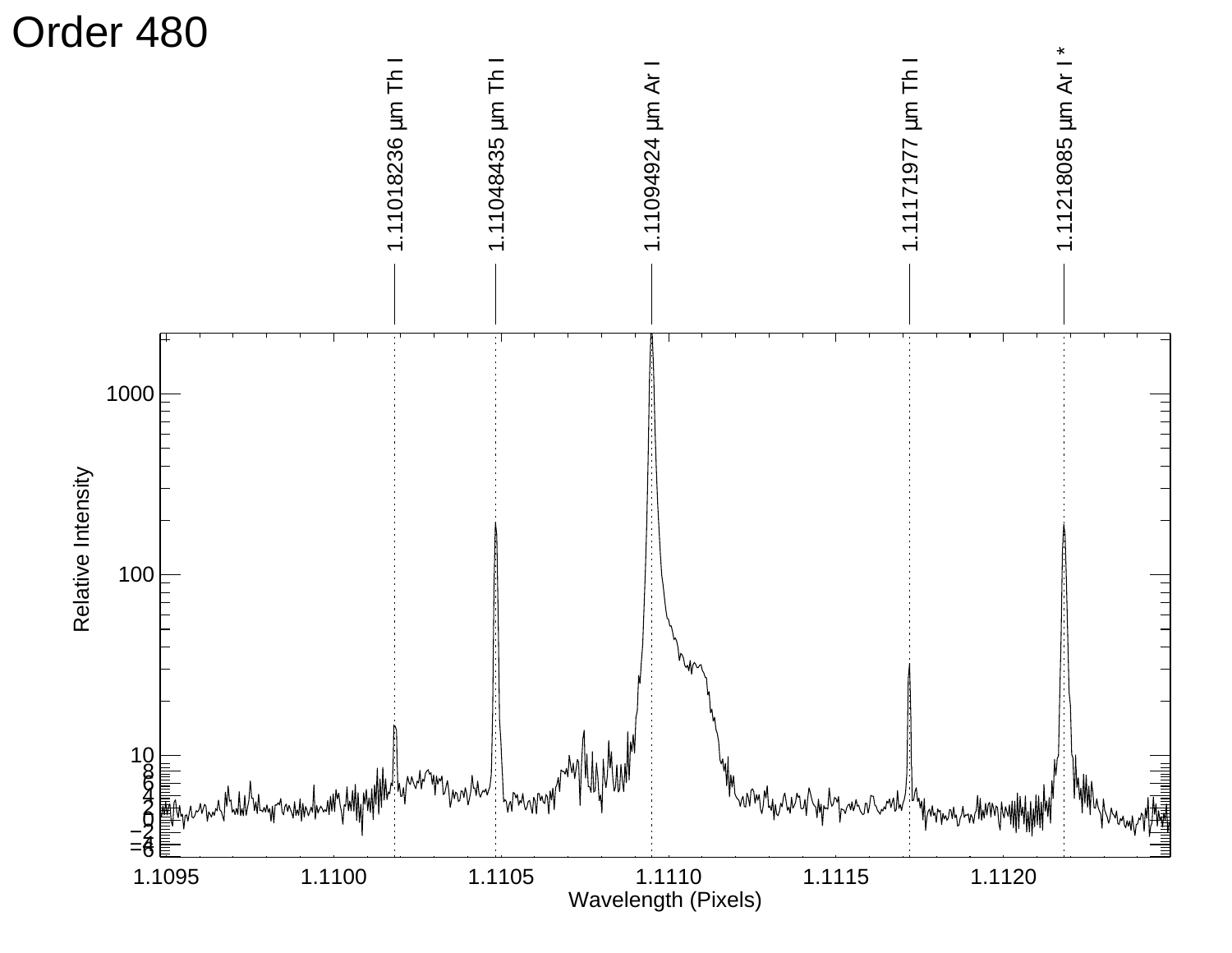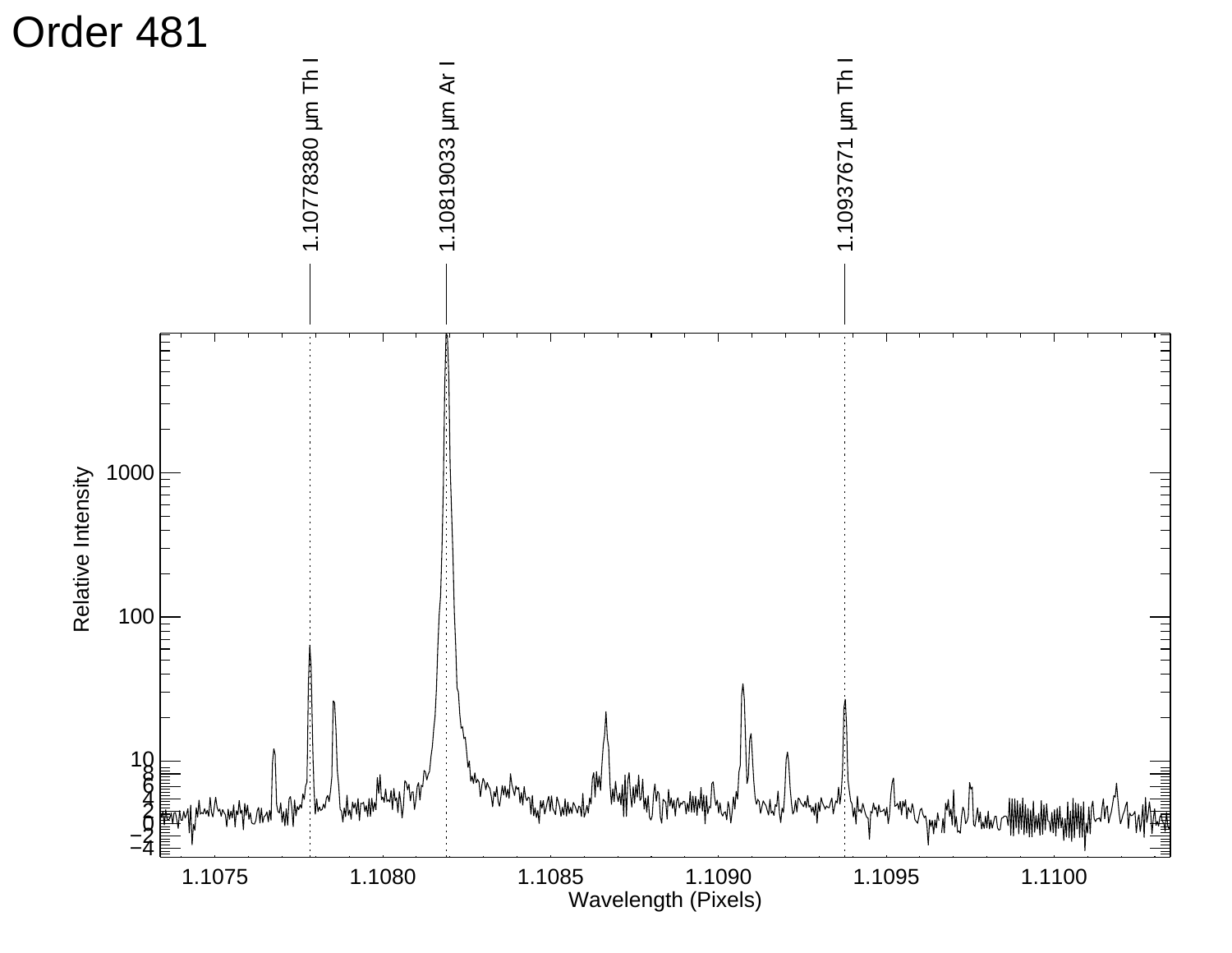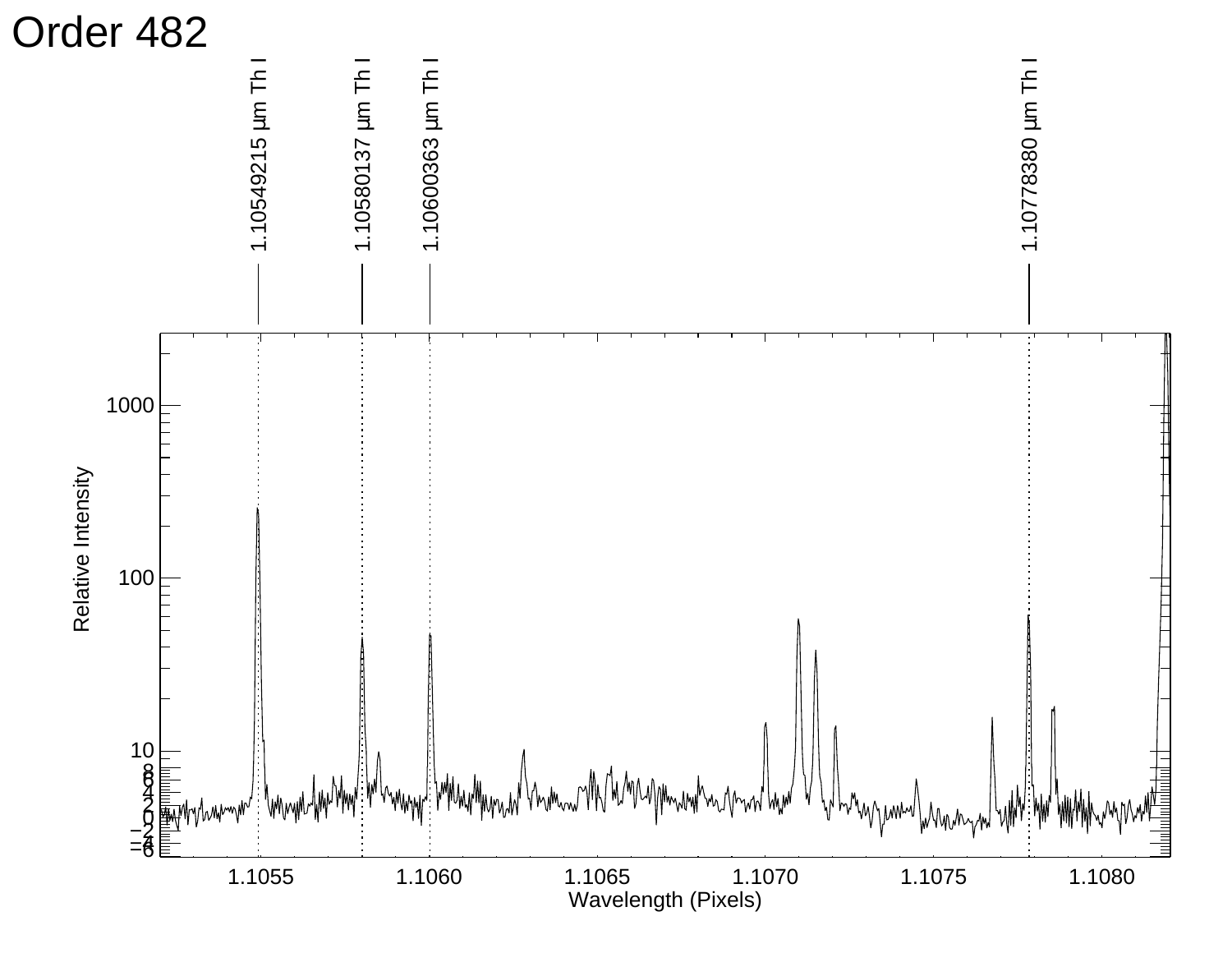![](_page_26_Figure_0.jpeg)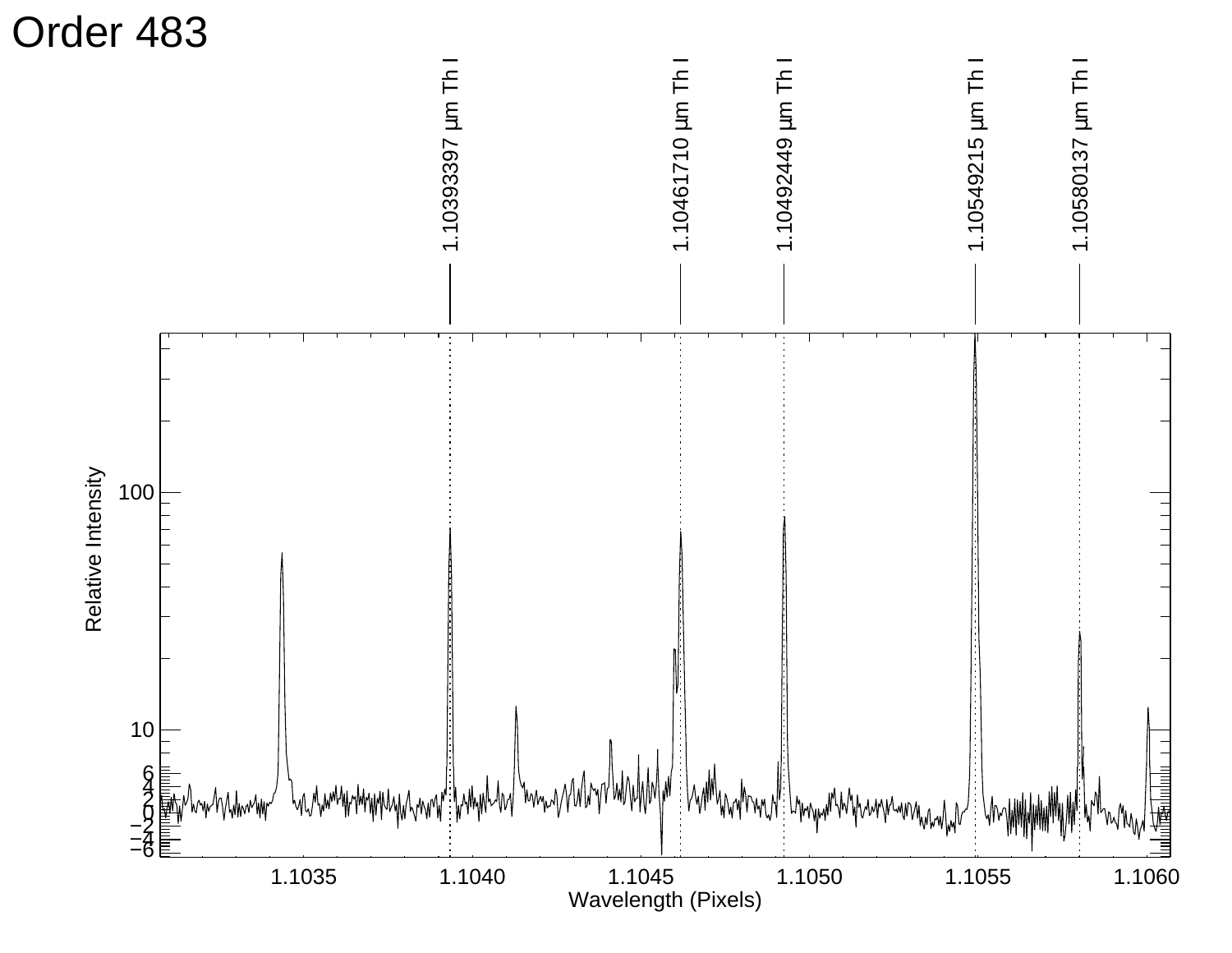![](_page_27_Figure_0.jpeg)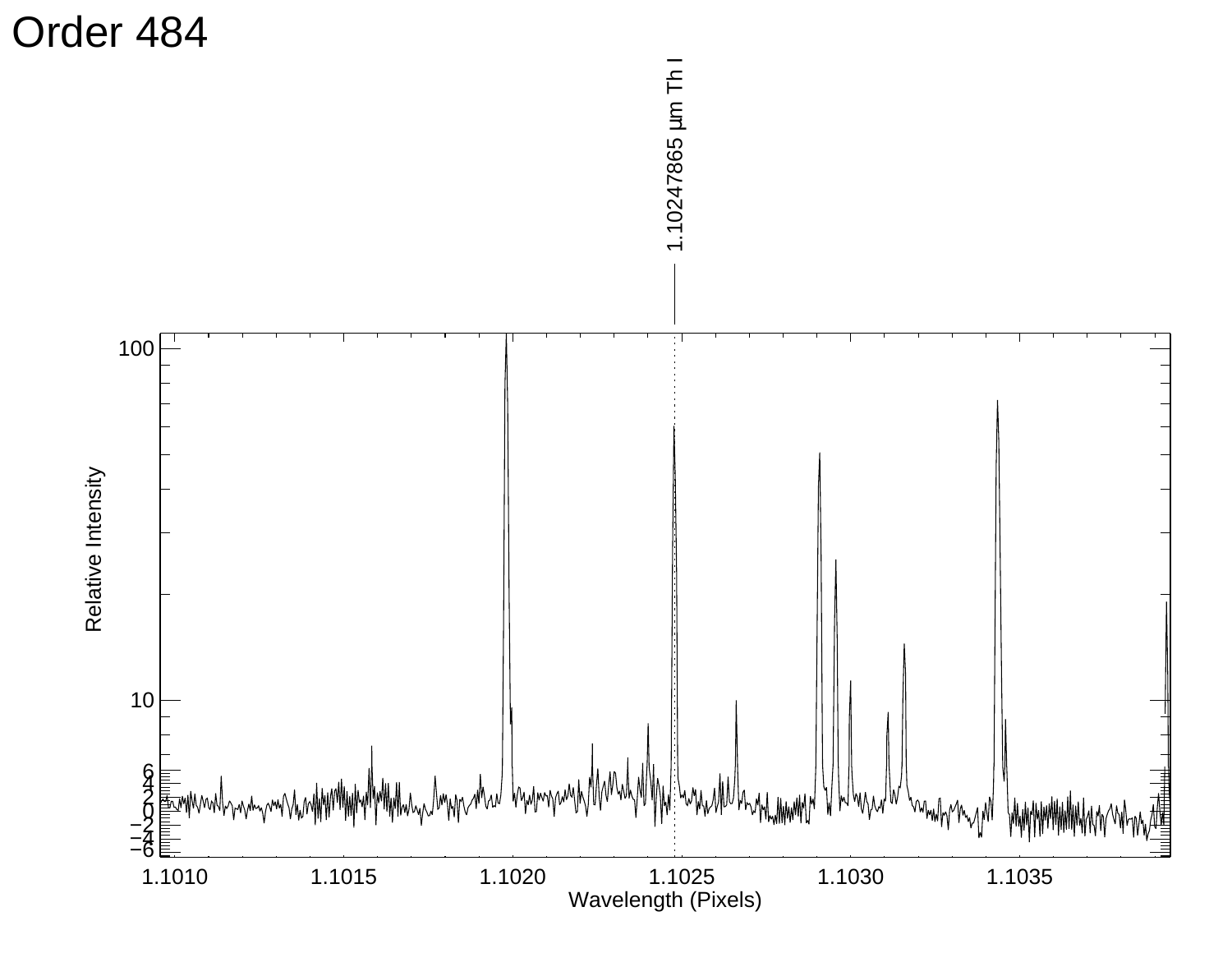![](_page_28_Figure_0.jpeg)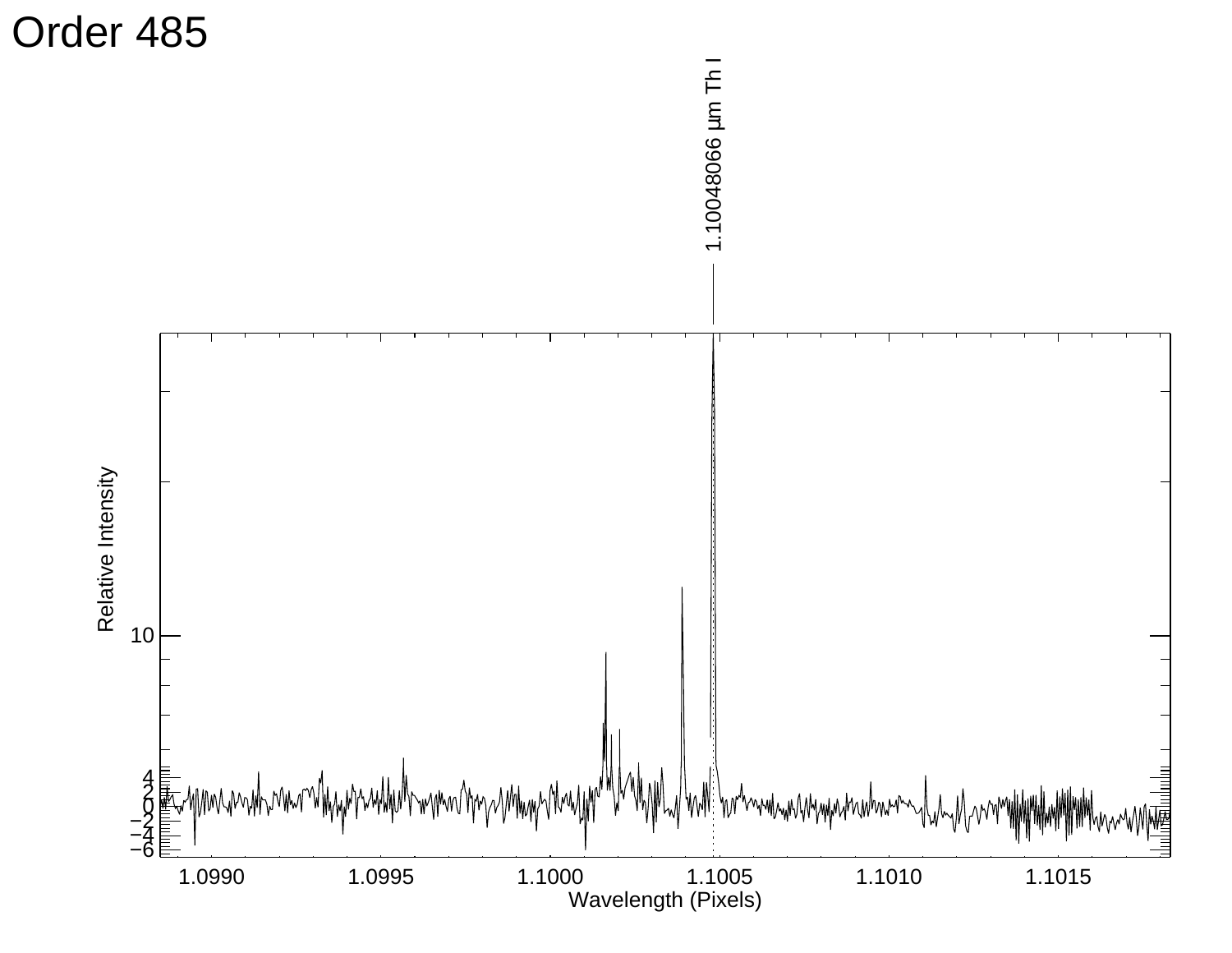![](_page_29_Figure_0.jpeg)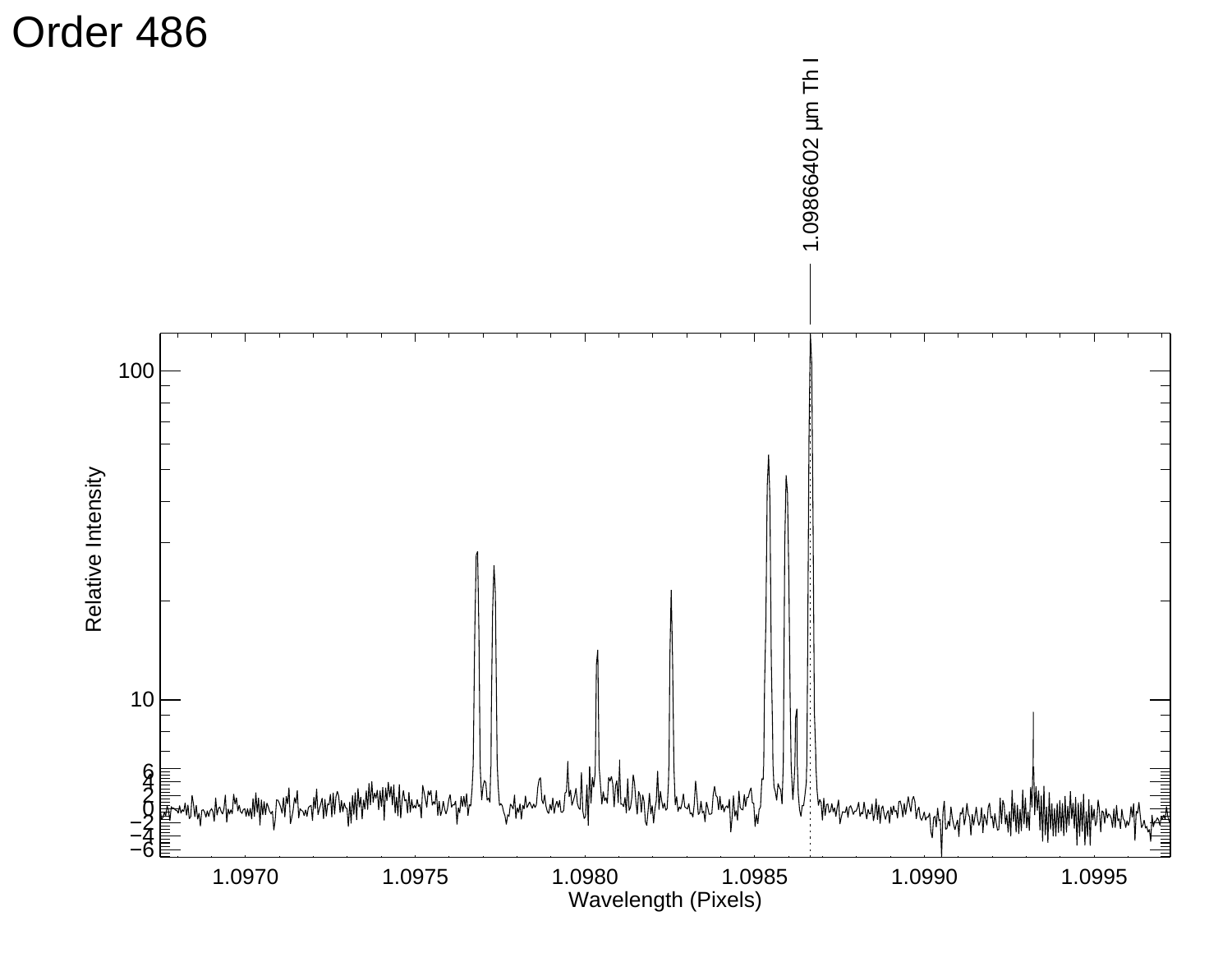![](_page_30_Figure_0.jpeg)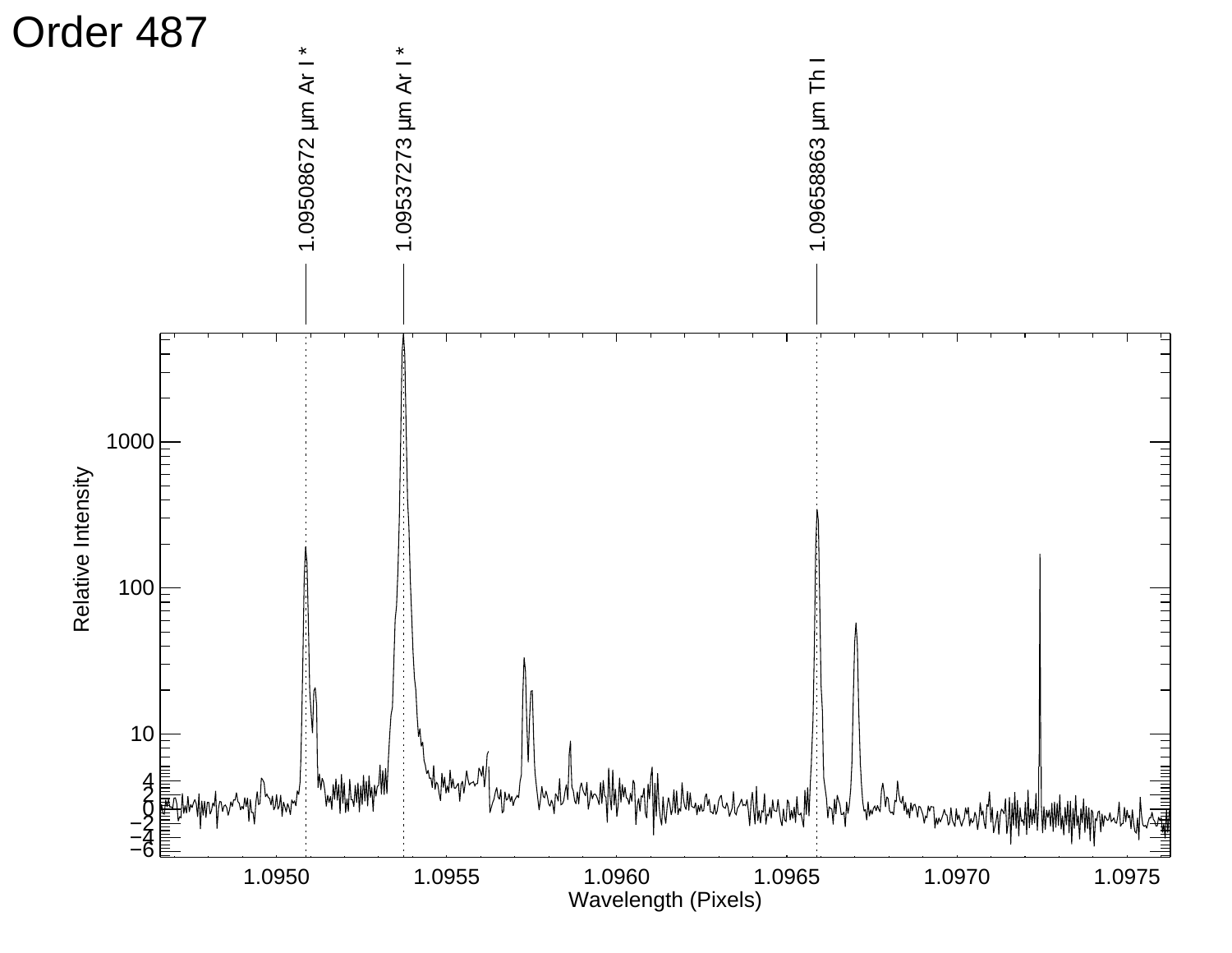![](_page_31_Figure_0.jpeg)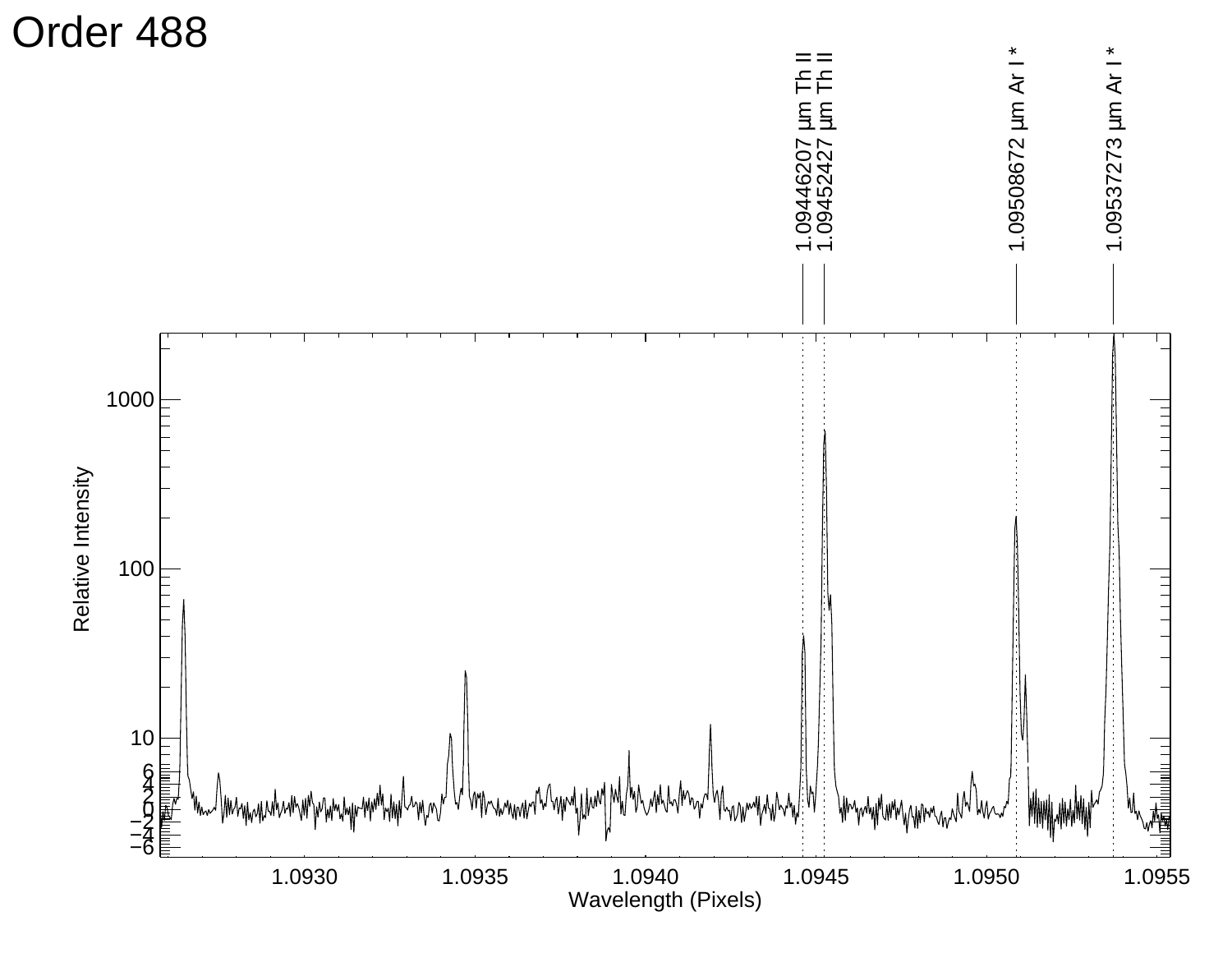![](_page_32_Figure_0.jpeg)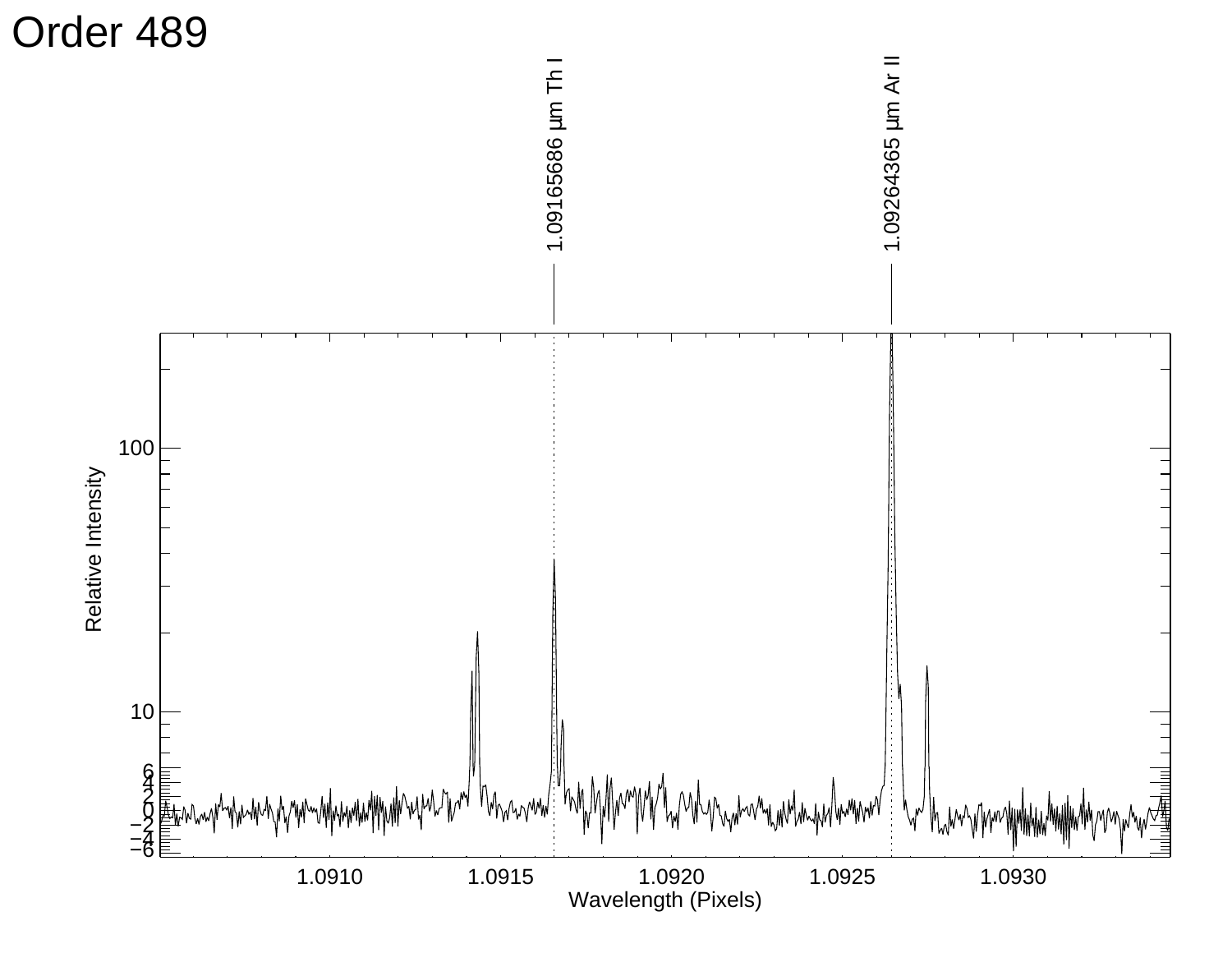![](_page_33_Figure_0.jpeg)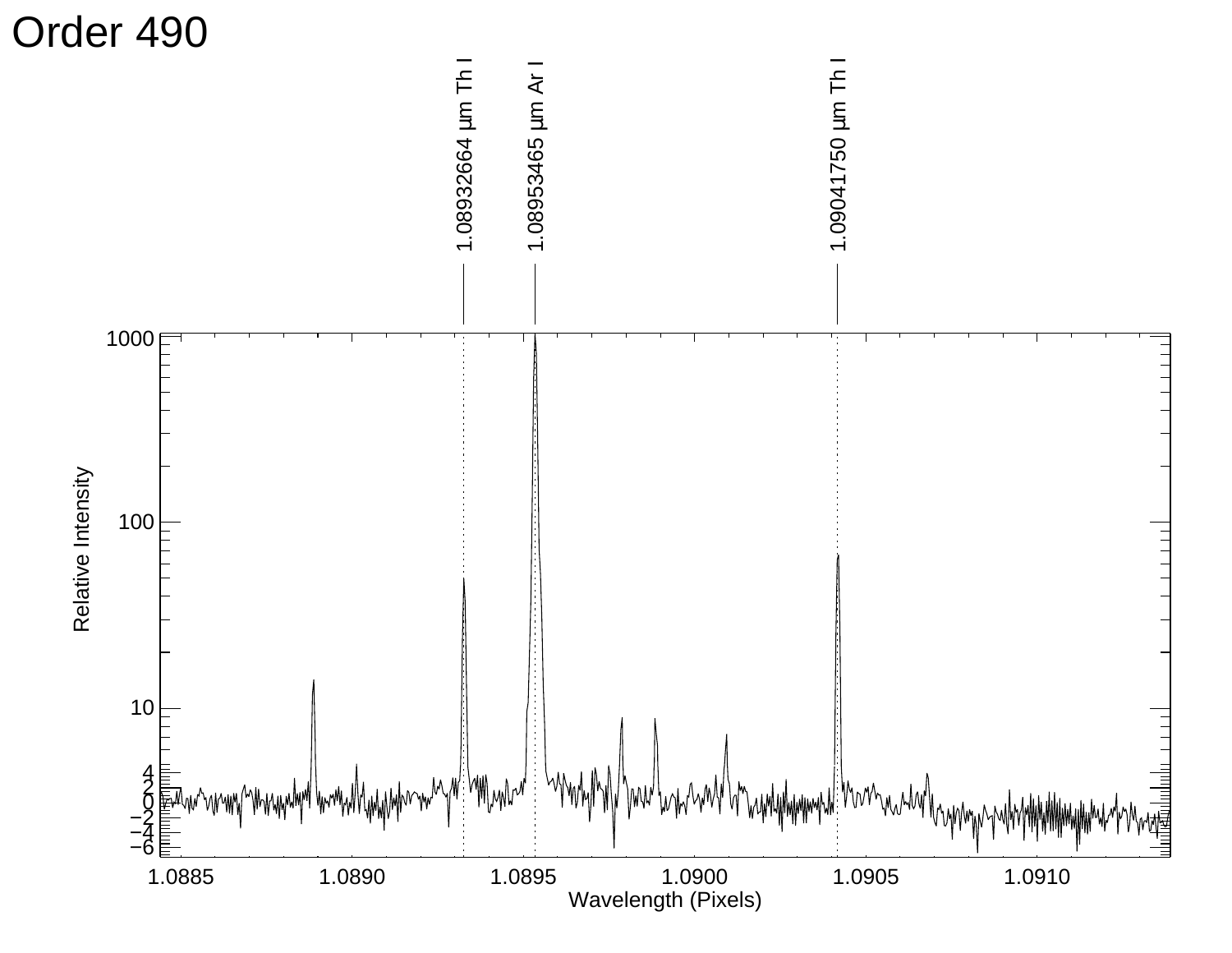![](_page_34_Figure_0.jpeg)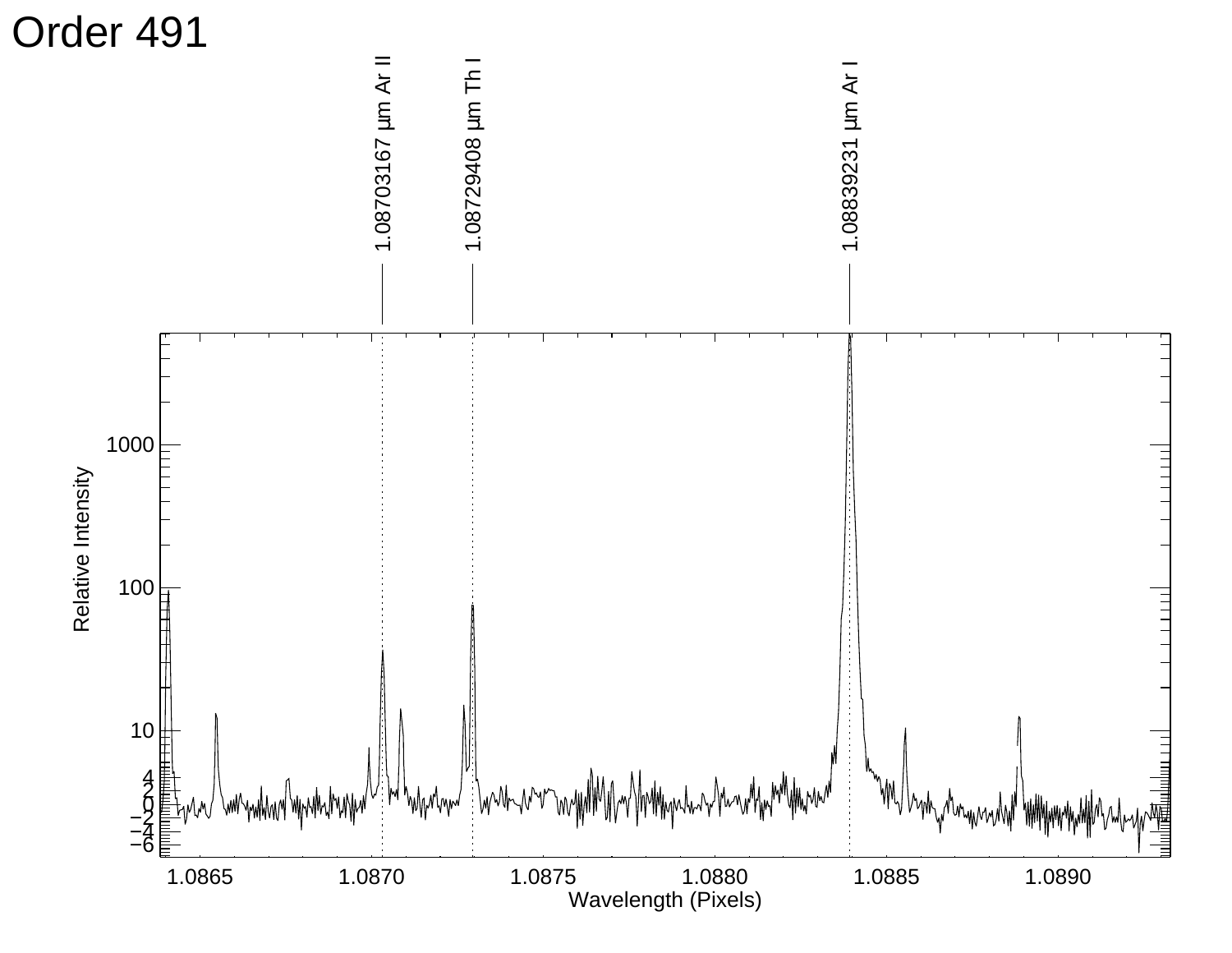![](_page_35_Figure_0.jpeg)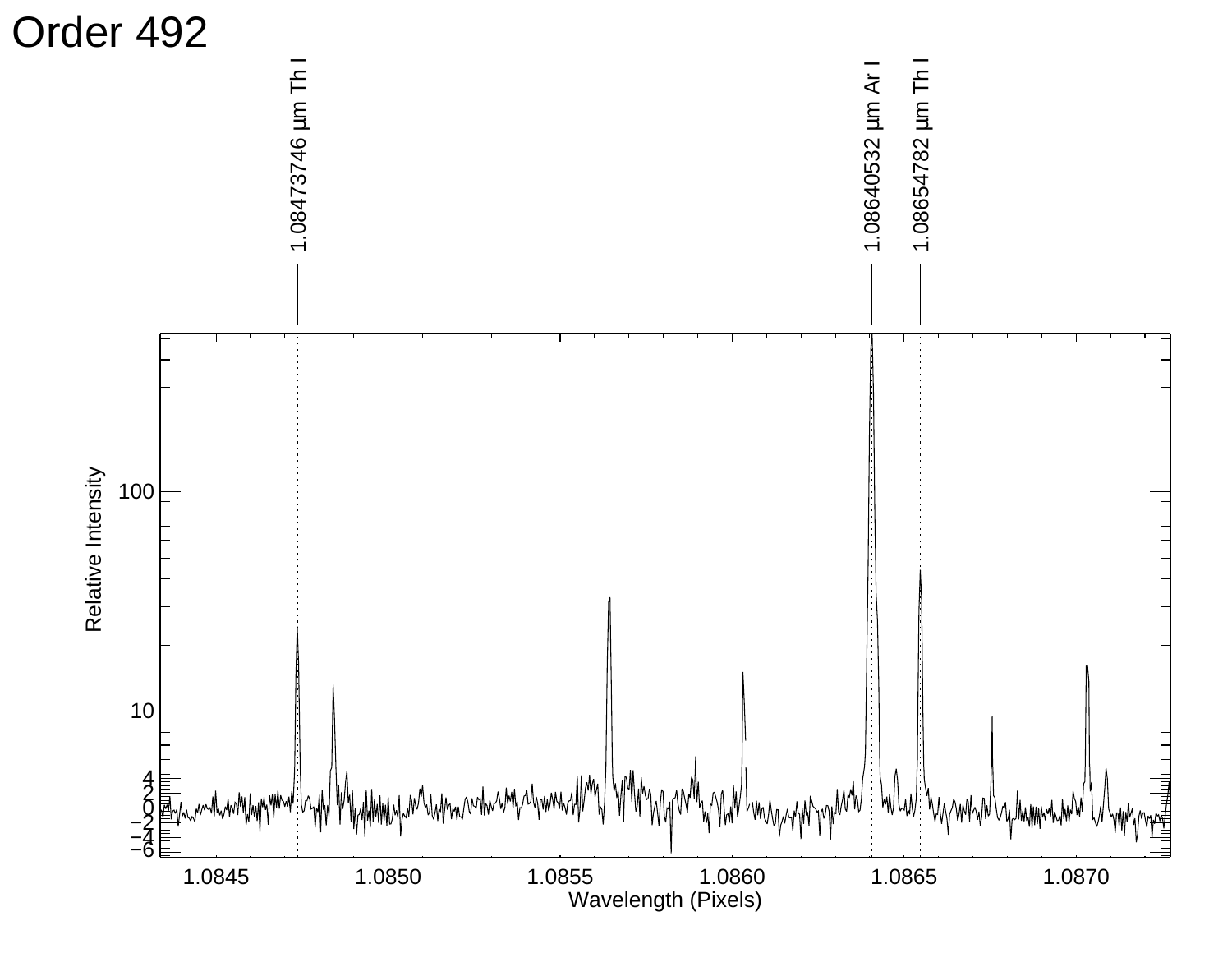Order 493

![](_page_36_Figure_1.jpeg)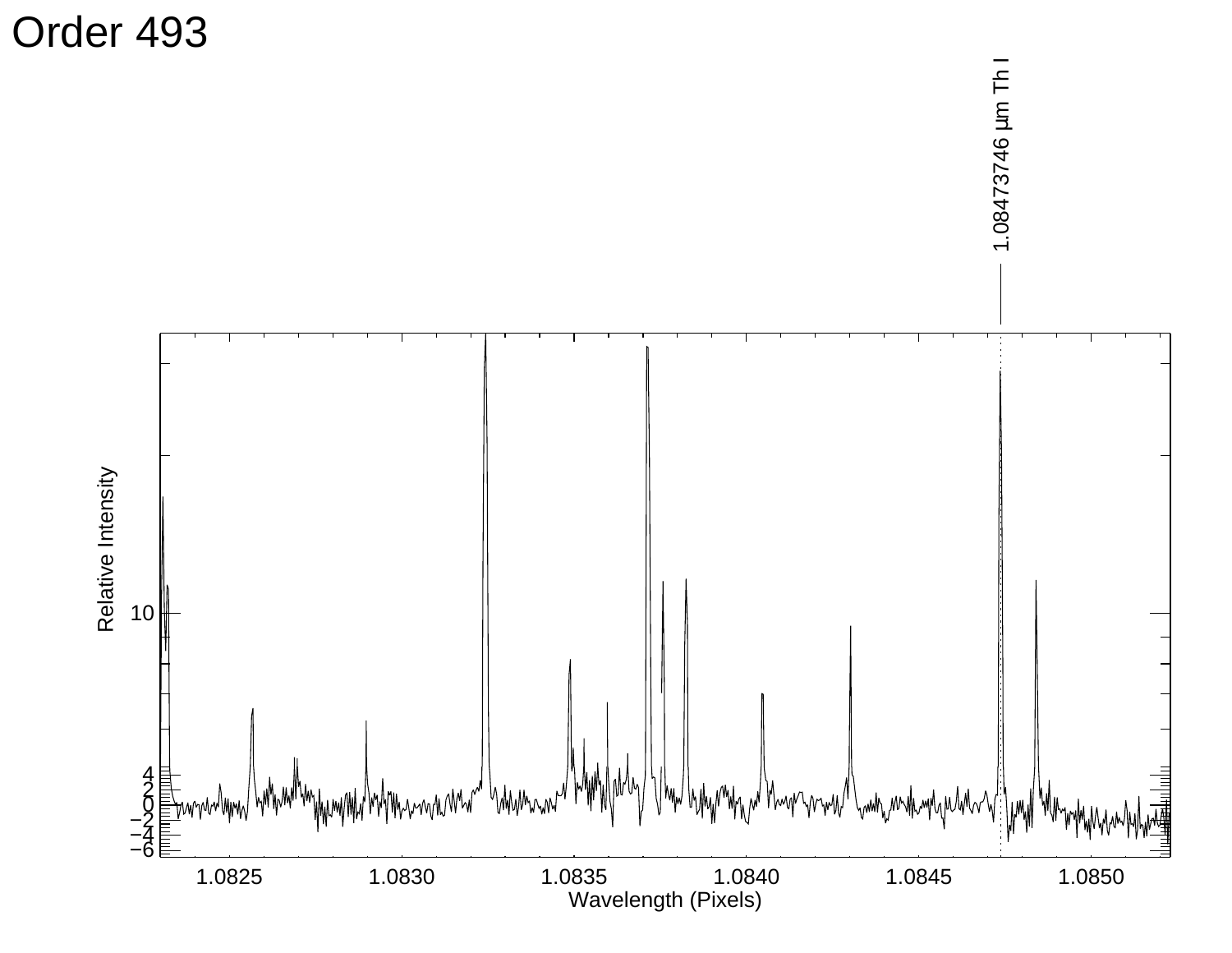![](_page_37_Figure_0.jpeg)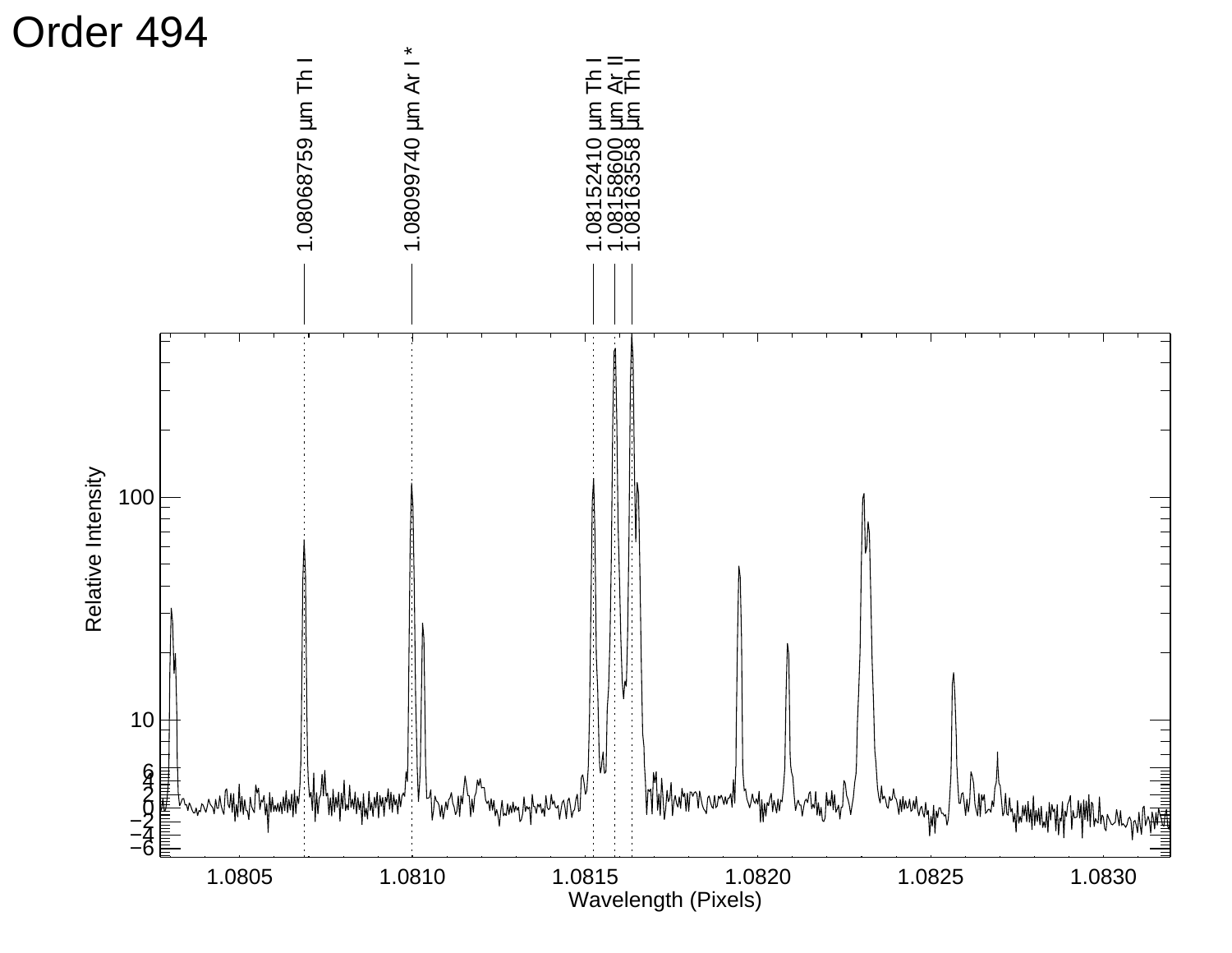![](_page_38_Figure_0.jpeg)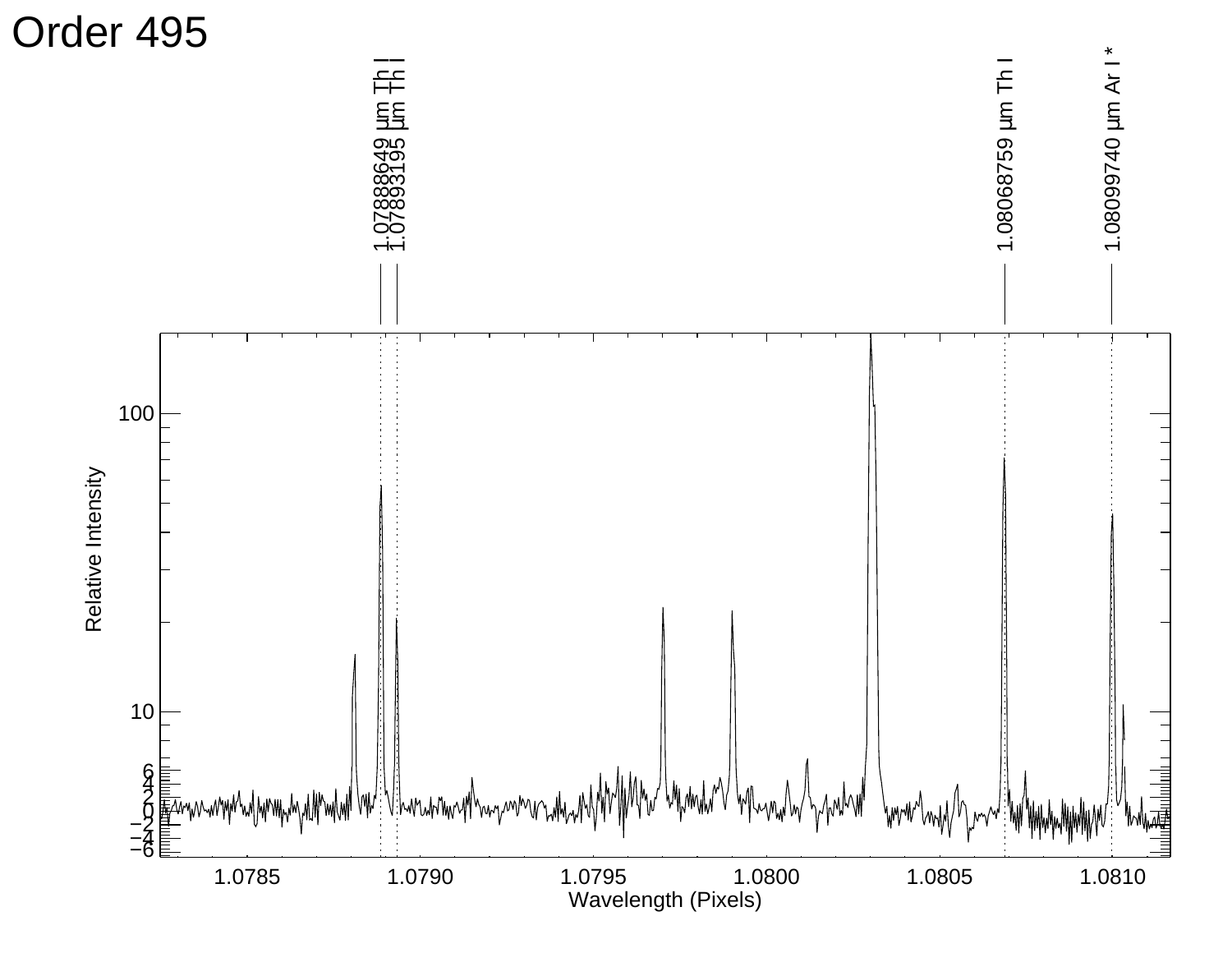![](_page_39_Figure_0.jpeg)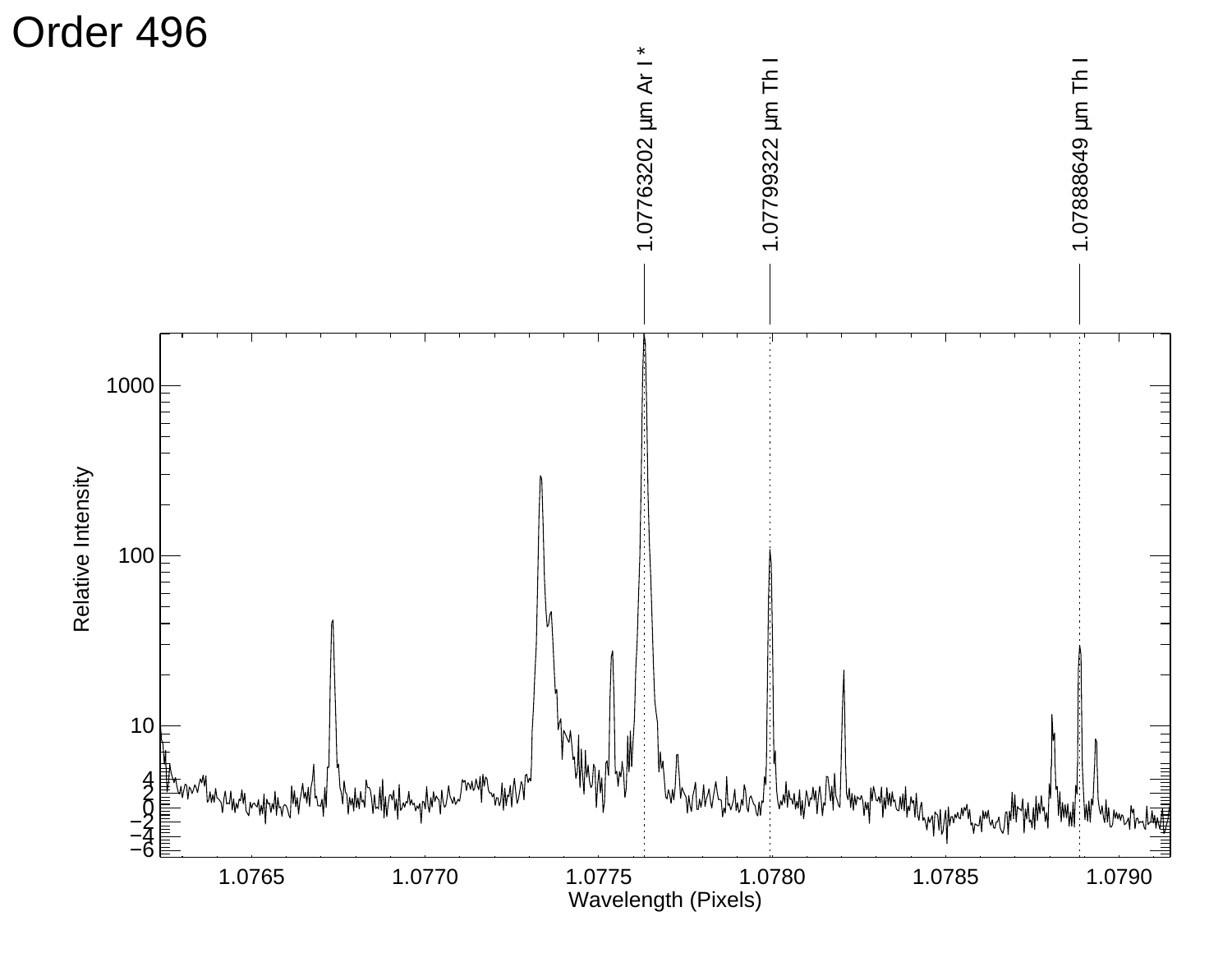![](_page_40_Figure_0.jpeg)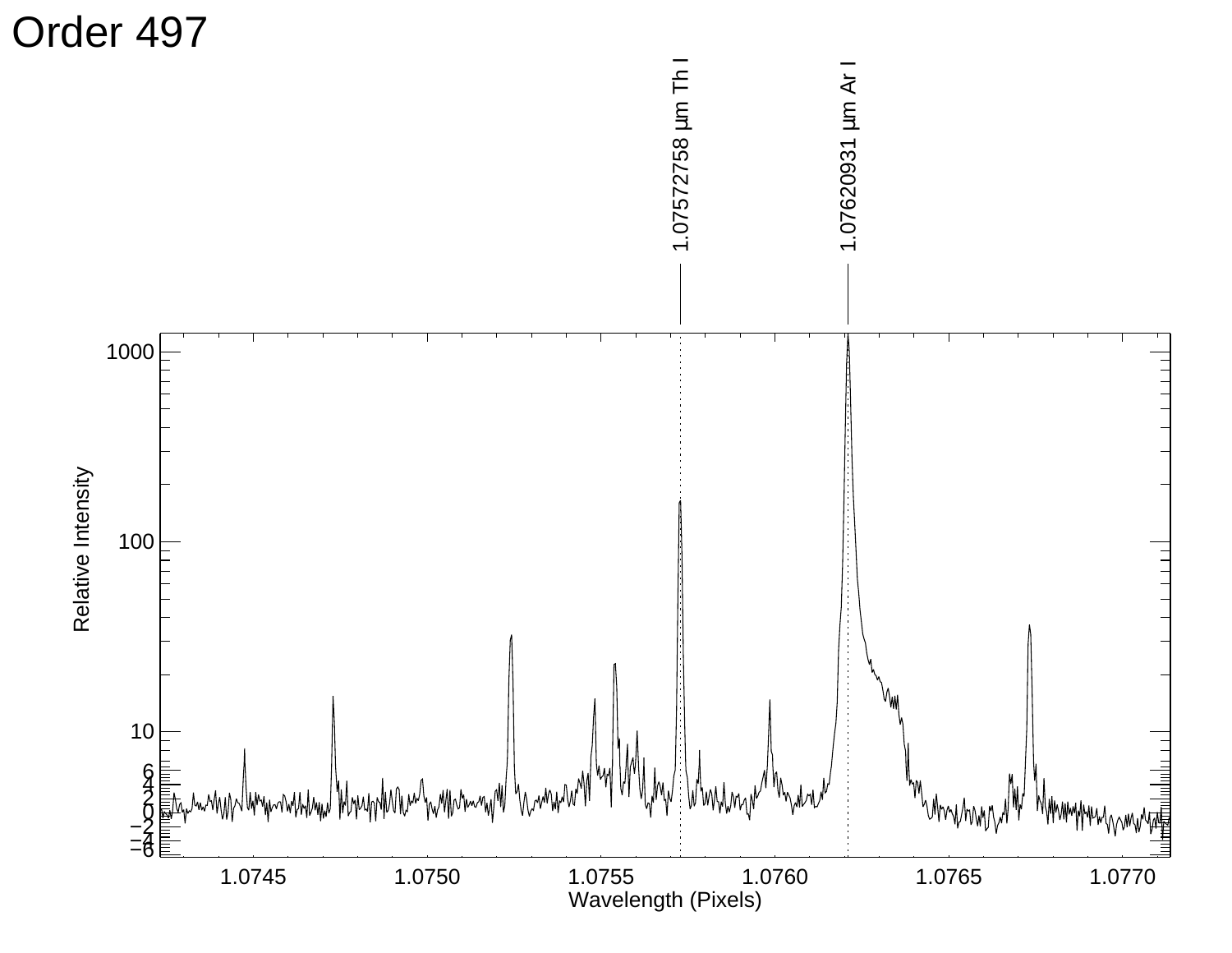![](_page_41_Figure_0.jpeg)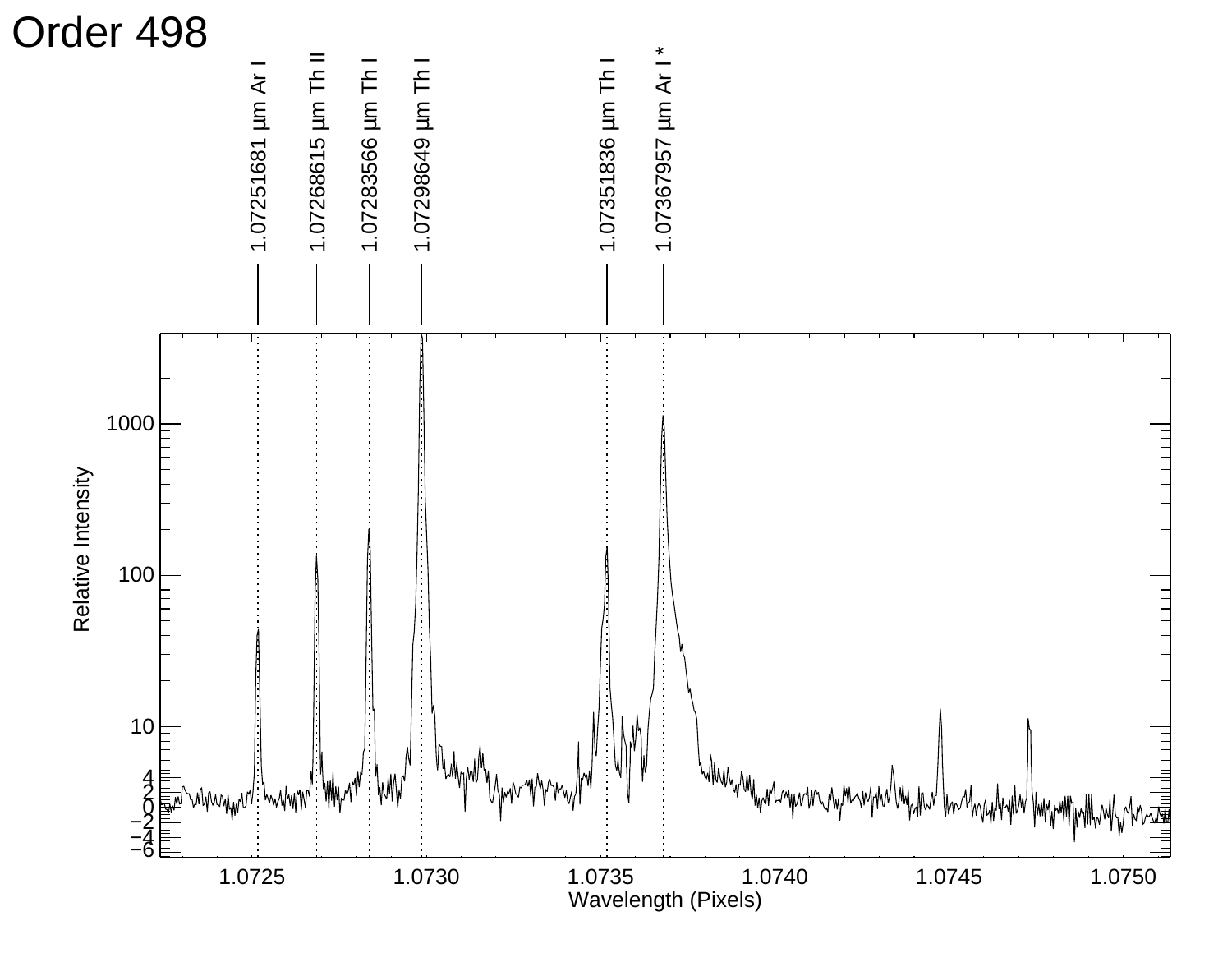![](_page_42_Figure_0.jpeg)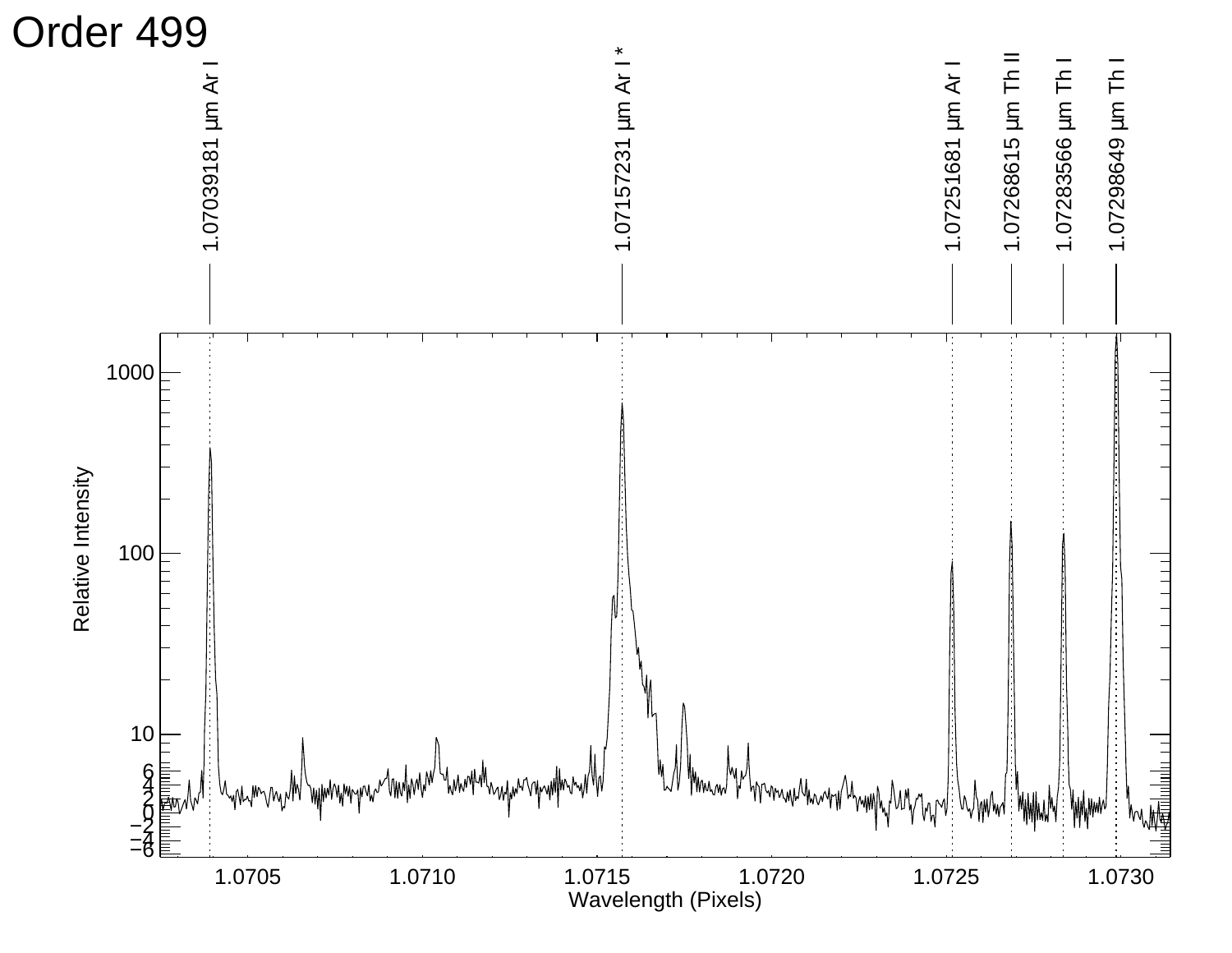![](_page_43_Figure_0.jpeg)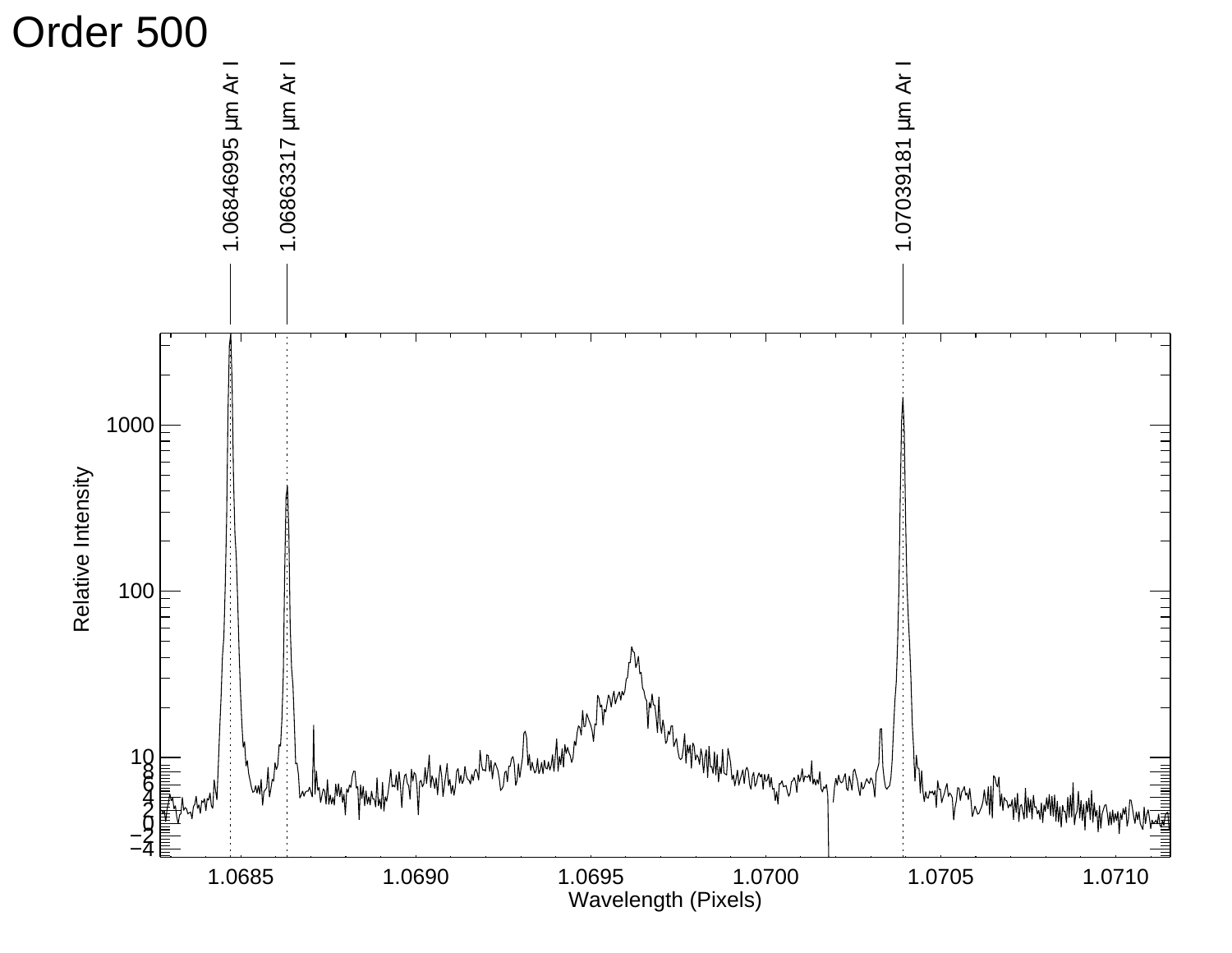![](_page_44_Figure_0.jpeg)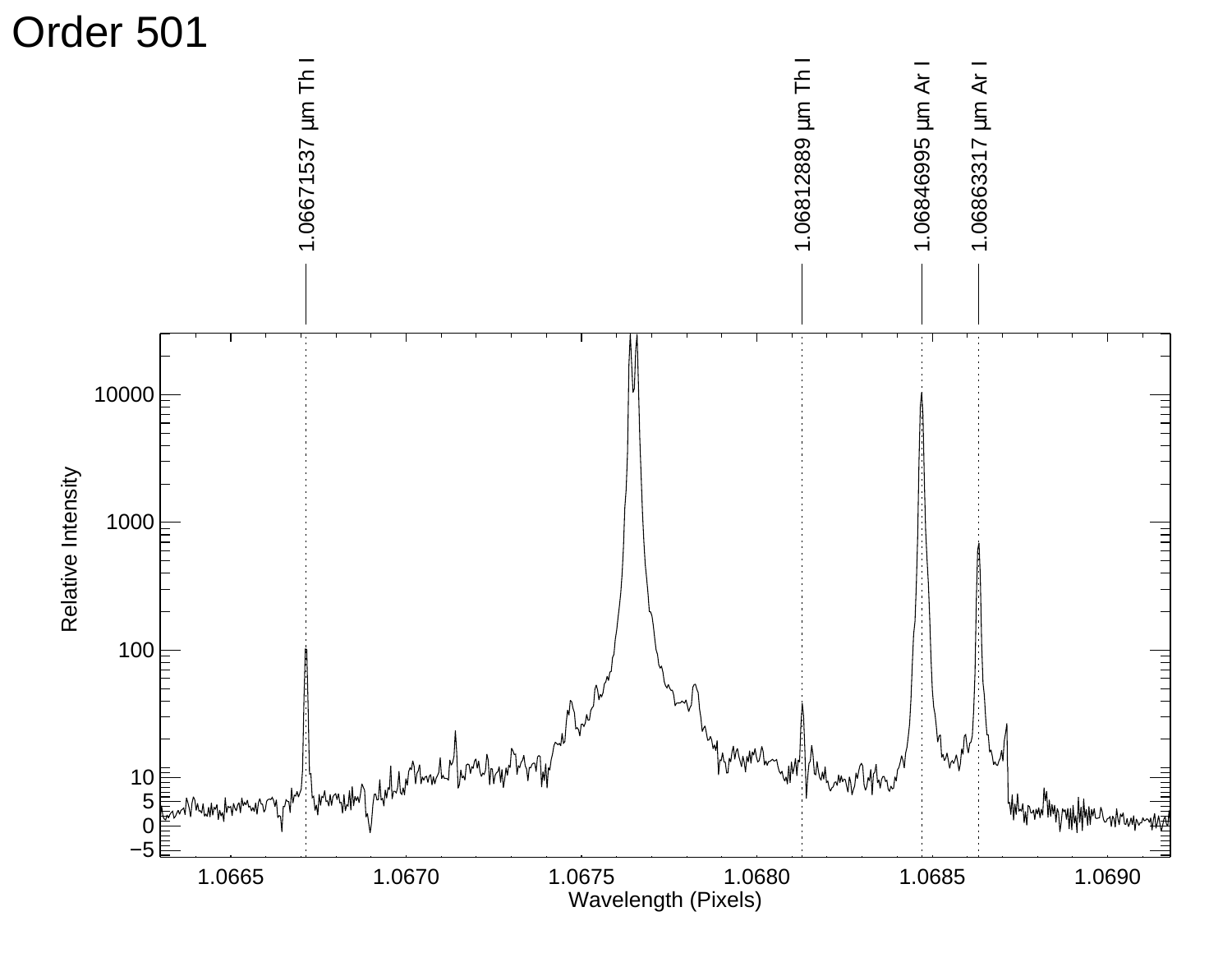Order 502

![](_page_45_Figure_1.jpeg)